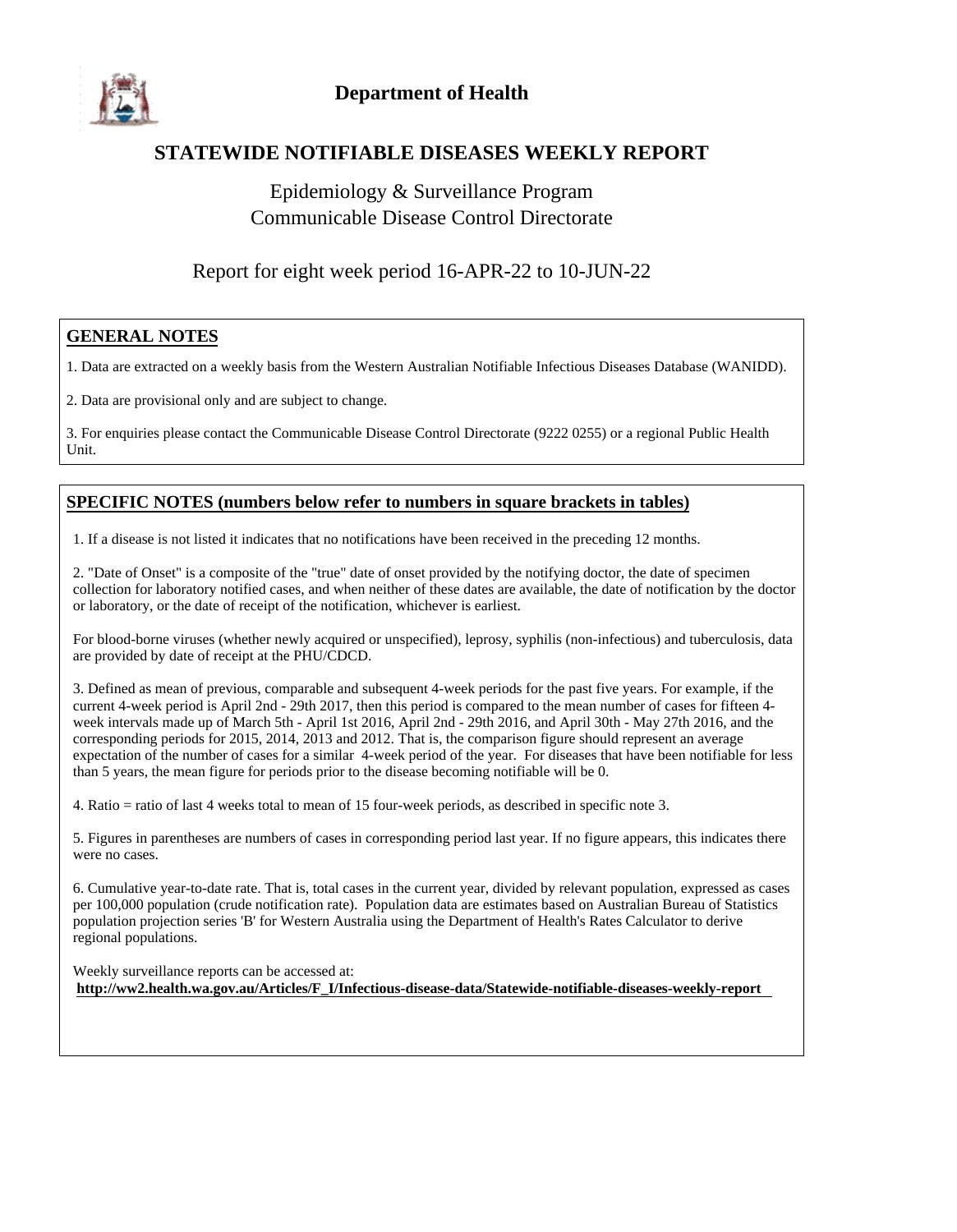#### **STATEWIDE notifications for past 8 weeks**[1] **(by date of onset**[2]**)**

| <b>Cumulative Total</b><br>$15 \times 4$<br>Total<br>22/04 29/04<br>06/05 13/05 20/05<br>27/05<br>10/06<br>to end of week 23<br>03/06<br>week<br>Ratio<br>Last 4<br>periods[3]<br>2022<br>2021<br><b>Disease Category/Disease</b><br>2020<br>Weeks<br>[4]<br>Blood-borne diseases[2]<br>6<br>6<br>1.7<br>0.6<br>Hepatitis B (newly acquired)<br>1<br>1<br>1<br>302<br>0.8<br>Hepatitis B (unspecified)<br>5<br>9<br>16<br>4<br>7<br>$\overline{4}$<br>175<br>200<br>31<br>37.3<br>4<br>14<br>3<br>$\mathbf{1}$<br>$\overline{2}$<br>$\overline{2}$<br>Hepatitis C (newly acquired)<br>$\overline{1}$<br>1<br>26<br>31<br>45<br>3<br>8.3<br>0.4<br>9<br>4<br>13<br>12<br>311<br>347<br>0.8<br>Hepatitis C (unspecified)<br>13<br>12<br>17<br>14<br>461<br>55<br>66.3<br>3<br>2<br>$\mathbf{1}$<br>1<br>3<br>$\Omega$<br>0.4<br>5.0<br>Hepatitis D<br><b>Enteric diseases</b><br>1.2<br>59<br>58<br>59<br>61<br>68<br>68<br>52<br>1397<br>1259<br>1162<br>255<br>206.5<br>Campylobacteriosis<br>67<br>$\overline{2}$<br>$\overline{7}$<br>2<br>10<br>2<br>5<br>7<br>5<br>161<br>69<br>455<br>19<br>13.2<br>1.4<br>Cryptosporidiosis<br><b>Hepatitis A</b><br>$\mathbf{1}$<br>$\mathbf{1}$<br>6<br>2<br>0.5<br>4.3<br>1<br>4<br>Listeriosis<br>1<br>3<br>1<br>$\Omega$<br>0.5<br>0.0<br>Rotavirus<br>8<br>5<br>9<br>7<br>5<br>4<br>2<br>1<br>57<br>103<br>12<br>32.3<br>0.4<br>144<br>5<br>$\overline{\mathbf{4}}$<br>$\overline{2}$<br>5<br>3<br>$\overline{4}$<br>2.8<br>STEC/VTEC infection<br>4<br>3<br>93<br>50<br>61<br>15<br>5.4<br>13<br>16<br>8<br>15<br>$\overline{7}$<br>0.3<br>Salmonellosis<br>16<br>10<br>12<br>431<br>561<br>994<br>42<br>147.4<br>3<br>$\overline{2}$<br>3<br>3<br>3<br>0.8<br>Shigellosis<br>3<br>4<br>2<br>55<br>42<br>146<br>12<br>14.6<br>3.0<br>$\mathbf{1}$<br>6<br>$\mathbf{1}$<br>3<br>$\mathbf{1}$<br>0.3<br>Typhoid<br>3<br>$\mathbf{1}$<br>3<br>2<br>0<br>0.9<br>0.0<br>Vibrio parahaemolyticus<br>2<br>$\overline{7}$<br>1.8<br>1<br>11<br>17<br>3<br>1.7<br>Yersiniosis<br>1<br>Sexually transmissible infections<br>Chlamydia (genital)<br>141<br>198<br>231<br>239<br>218<br>227<br>4700<br>4925<br>4977<br>843<br>843.6<br>1.0<br>165<br>159<br>58<br>68<br>68<br>1253<br>0.9<br>Gonorrhoea<br>41<br>69<br>63<br>54<br>34<br>1276<br>1802<br>219<br>256.1<br>2<br>3<br>0<br>0.2<br>0.0<br>Syphilis (congenital)<br>1<br>388<br>Syphilis - Infectious<br>12<br>15<br>16<br>21<br>12<br>31<br>20<br>371<br>318<br>77<br>40.8<br>1.9<br>14<br>3<br>3<br>97<br>1<br>4<br>7<br>9<br>$\mathbf{1}$<br>$\mathbf{1}$<br>93<br>91<br>14<br>16.9<br>0.8<br>Syphilis - Non-Infectious<br>Vaccine preventable diseases<br>8<br>7<br>18<br>43<br>101<br>161<br>307<br>439<br>1097<br>16<br>1165<br>1008<br>1249.8<br>0.8<br>Influenza<br>$\mathbf{1}$<br>$\mathbf{1}$<br>9<br>0<br>1.3<br>0.0<br>Mumps<br>Pertussis<br>17<br>15<br>100<br>1<br>51.1<br>0.0<br>1<br>1<br>-1<br>5<br>0.8<br>Pneumococcal infection<br>1<br>4<br>6<br>$\mathbf{1}$<br>4<br>8<br>$\mathbf{1}$<br>63<br>43<br>52<br>14<br>18.5<br>$\overline{4}$<br>$\overline{2}$<br>6<br>22<br>5<br>7<br>8<br>8<br>140<br>180<br>185<br>39.9<br>0.6<br>Varicella (chicken pox)<br>29<br>29<br>27<br>Varicella (shingles)<br>40<br>36<br>46<br>42<br>10<br>1018<br>1239<br>1081<br>125<br>171.9<br>0.7<br>36<br>34<br>43<br>Varicella (unspecified)<br>44<br>51<br>50<br>52<br>65<br>1122<br>745<br>604<br>218<br>116.7<br>1.9<br><b>Vector-borne diseases</b><br><b>Barmah Forest virus</b><br>1<br>$\mathbf{1}$<br>1<br>12<br>13<br>2<br>2.1<br>0.9<br>1<br>7<br>$\overline{2}$<br>0<br>1<br>0<br>6<br>0.2<br>0.0<br>Chikungunya<br>2<br>$\overline{2}$<br>7<br>0<br>62<br>10.1<br>0.2<br>Dengue fever<br>1<br>1<br>1<br>2<br>0.7<br>Malaria<br>10<br>6<br>25<br>2.7<br>1<br>$\mathbf{1}$<br>1<br>5<br>5<br>3<br>2<br>$\overline{2}$<br>390<br>460<br>Ross River virus<br>5<br>4<br>166<br>13<br>45.4<br>0.3<br>4<br>$\overline{2}$<br>1<br>2<br>$\mathbf{1}$<br>8<br>9<br>15<br>3<br>1.7<br>1.8<br>Typhus<br><b>Zoonotic diseases</b><br>2<br>Q Fever<br>2<br>0.7<br>0.0<br>1<br>3<br>0<br>Other diseases<br>$\overline{2}$<br>2.5<br>11<br>$\mathbf{1}$<br>0.4<br>Acute post-streptococcal glomerulon<br>3<br>1<br>163<br>COVID-19<br>22001 21726 23177 32841 34604 25958 18268 15305<br>338179<br>594<br>94135<br>11.7<br>8068.7<br>Creutzfeldt-Jakob disease<br>3<br>$\overline{2}$<br>0.5<br>0.0<br>-1<br>0<br>1<br>6<br>$\overline{2}$<br>3<br>30<br>31<br>36<br>4.9<br>1.2<br>Legionellosis<br>4<br>$\mathbf{1}$<br>6<br>0.1<br>0.0<br>Leprosy<br>$\mathbf{1}$<br>0<br>0<br>-1<br>Melioidosis<br>3<br>4<br>$\mathbf{1}$<br>0.5<br>2.1<br>4<br>1<br>1<br>1<br>2<br>$\mathbf{1}$<br>9<br>6<br>5<br>2<br>1.2<br>1.7<br>Meningococcal infection<br>$\mathbf{1}$<br>9<br>12<br><b>RSV</b><br>10<br>6<br>5<br>$\overline{c}$<br>15<br>964<br>2<br>0<br>43<br>0.0<br>0.0<br>14<br>52<br>52<br>Tuberculosis<br>3<br>3<br>2<br>$\overline{2}$<br>5<br>2<br>39<br>9<br>10.5<br>0.9<br><b>iGAS</b><br>5<br>3<br>5<br>7<br>$\overline{2}$<br>$\mathbf{1}$<br>4<br>2<br>83<br>$\Omega$<br>0<br>9<br>0.0<br>0.0<br><b>Grand Total</b><br>22429 22171 23710 33441 35273 26683 19114 16152 |  |  | <b>Week Ending</b> |  |  |  |  |  | Mean of |  |
|--------------------------------------------------------------------------------------------------------------------------------------------------------------------------------------------------------------------------------------------------------------------------------------------------------------------------------------------------------------------------------------------------------------------------------------------------------------------------------------------------------------------------------------------------------------------------------------------------------------------------------------------------------------------------------------------------------------------------------------------------------------------------------------------------------------------------------------------------------------------------------------------------------------------------------------------------------------------------------------------------------------------------------------------------------------------------------------------------------------------------------------------------------------------------------------------------------------------------------------------------------------------------------------------------------------------------------------------------------------------------------------------------------------------------------------------------------------------------------------------------------------------------------------------------------------------------------------------------------------------------------------------------------------------------------------------------------------------------------------------------------------------------------------------------------------------------------------------------------------------------------------------------------------------------------------------------------------------------------------------------------------------------------------------------------------------------------------------------------------------------------------------------------------------------------------------------------------------------------------------------------------------------------------------------------------------------------------------------------------------------------------------------------------------------------------------------------------------------------------------------------------------------------------------------------------------------------------------------------------------------------------------------------------------------------------------------------------------------------------------------------------------------------------------------------------------------------------------------------------------------------------------------------------------------------------------------------------------------------------------------------------------------------------------------------------------------------------------------------------------------------------------------------------------------------------------------------------------------------------------------------------------------------------------------------------------------------------------------------------------------------------------------------------------------------------------------------------------------------------------------------------------------------------------------------------------------------------------------------------------------------------------------------------------------------------------------------------------------------------------------------------------------------------------------------------------------------------------------------------------------------------------------------------------------------------------------------------------------------------------------------------------------------------------------------------------------------------------------------------------------------------------------------------------------------------------------------------------------------------------------------------------------------------------------------------------------------------------------------------------------------------------------------------------------------------------------------------------------------------------------------------------------------------------------------------------------------------------------------------------------------------------------------------------------------------------------------------------------------------------------------------------------------------------------------------------------------------------------------------------------------------------------------------------------------------------------------------------------------------------------------------------------------------------------------------------------------------------------------------------------------------------------------------------------------|--|--|--------------------|--|--|--|--|--|---------|--|
|                                                                                                                                                                                                                                                                                                                                                                                                                                                                                                                                                                                                                                                                                                                                                                                                                                                                                                                                                                                                                                                                                                                                                                                                                                                                                                                                                                                                                                                                                                                                                                                                                                                                                                                                                                                                                                                                                                                                                                                                                                                                                                                                                                                                                                                                                                                                                                                                                                                                                                                                                                                                                                                                                                                                                                                                                                                                                                                                                                                                                                                                                                                                                                                                                                                                                                                                                                                                                                                                                                                                                                                                                                                                                                                                                                                                                                                                                                                                                                                                                                                                                                                                                                                                                                                                                                                                                                                                                                                                                                                                                                                                                                                                                                                                                                                                                                                                                                                                                                                                                                                                                                                                                                                |  |  |                    |  |  |  |  |  |         |  |
|                                                                                                                                                                                                                                                                                                                                                                                                                                                                                                                                                                                                                                                                                                                                                                                                                                                                                                                                                                                                                                                                                                                                                                                                                                                                                                                                                                                                                                                                                                                                                                                                                                                                                                                                                                                                                                                                                                                                                                                                                                                                                                                                                                                                                                                                                                                                                                                                                                                                                                                                                                                                                                                                                                                                                                                                                                                                                                                                                                                                                                                                                                                                                                                                                                                                                                                                                                                                                                                                                                                                                                                                                                                                                                                                                                                                                                                                                                                                                                                                                                                                                                                                                                                                                                                                                                                                                                                                                                                                                                                                                                                                                                                                                                                                                                                                                                                                                                                                                                                                                                                                                                                                                                                |  |  |                    |  |  |  |  |  |         |  |
|                                                                                                                                                                                                                                                                                                                                                                                                                                                                                                                                                                                                                                                                                                                                                                                                                                                                                                                                                                                                                                                                                                                                                                                                                                                                                                                                                                                                                                                                                                                                                                                                                                                                                                                                                                                                                                                                                                                                                                                                                                                                                                                                                                                                                                                                                                                                                                                                                                                                                                                                                                                                                                                                                                                                                                                                                                                                                                                                                                                                                                                                                                                                                                                                                                                                                                                                                                                                                                                                                                                                                                                                                                                                                                                                                                                                                                                                                                                                                                                                                                                                                                                                                                                                                                                                                                                                                                                                                                                                                                                                                                                                                                                                                                                                                                                                                                                                                                                                                                                                                                                                                                                                                                                |  |  |                    |  |  |  |  |  |         |  |
|                                                                                                                                                                                                                                                                                                                                                                                                                                                                                                                                                                                                                                                                                                                                                                                                                                                                                                                                                                                                                                                                                                                                                                                                                                                                                                                                                                                                                                                                                                                                                                                                                                                                                                                                                                                                                                                                                                                                                                                                                                                                                                                                                                                                                                                                                                                                                                                                                                                                                                                                                                                                                                                                                                                                                                                                                                                                                                                                                                                                                                                                                                                                                                                                                                                                                                                                                                                                                                                                                                                                                                                                                                                                                                                                                                                                                                                                                                                                                                                                                                                                                                                                                                                                                                                                                                                                                                                                                                                                                                                                                                                                                                                                                                                                                                                                                                                                                                                                                                                                                                                                                                                                                                                |  |  |                    |  |  |  |  |  |         |  |
|                                                                                                                                                                                                                                                                                                                                                                                                                                                                                                                                                                                                                                                                                                                                                                                                                                                                                                                                                                                                                                                                                                                                                                                                                                                                                                                                                                                                                                                                                                                                                                                                                                                                                                                                                                                                                                                                                                                                                                                                                                                                                                                                                                                                                                                                                                                                                                                                                                                                                                                                                                                                                                                                                                                                                                                                                                                                                                                                                                                                                                                                                                                                                                                                                                                                                                                                                                                                                                                                                                                                                                                                                                                                                                                                                                                                                                                                                                                                                                                                                                                                                                                                                                                                                                                                                                                                                                                                                                                                                                                                                                                                                                                                                                                                                                                                                                                                                                                                                                                                                                                                                                                                                                                |  |  |                    |  |  |  |  |  |         |  |
|                                                                                                                                                                                                                                                                                                                                                                                                                                                                                                                                                                                                                                                                                                                                                                                                                                                                                                                                                                                                                                                                                                                                                                                                                                                                                                                                                                                                                                                                                                                                                                                                                                                                                                                                                                                                                                                                                                                                                                                                                                                                                                                                                                                                                                                                                                                                                                                                                                                                                                                                                                                                                                                                                                                                                                                                                                                                                                                                                                                                                                                                                                                                                                                                                                                                                                                                                                                                                                                                                                                                                                                                                                                                                                                                                                                                                                                                                                                                                                                                                                                                                                                                                                                                                                                                                                                                                                                                                                                                                                                                                                                                                                                                                                                                                                                                                                                                                                                                                                                                                                                                                                                                                                                |  |  |                    |  |  |  |  |  |         |  |
|                                                                                                                                                                                                                                                                                                                                                                                                                                                                                                                                                                                                                                                                                                                                                                                                                                                                                                                                                                                                                                                                                                                                                                                                                                                                                                                                                                                                                                                                                                                                                                                                                                                                                                                                                                                                                                                                                                                                                                                                                                                                                                                                                                                                                                                                                                                                                                                                                                                                                                                                                                                                                                                                                                                                                                                                                                                                                                                                                                                                                                                                                                                                                                                                                                                                                                                                                                                                                                                                                                                                                                                                                                                                                                                                                                                                                                                                                                                                                                                                                                                                                                                                                                                                                                                                                                                                                                                                                                                                                                                                                                                                                                                                                                                                                                                                                                                                                                                                                                                                                                                                                                                                                                                |  |  |                    |  |  |  |  |  |         |  |
|                                                                                                                                                                                                                                                                                                                                                                                                                                                                                                                                                                                                                                                                                                                                                                                                                                                                                                                                                                                                                                                                                                                                                                                                                                                                                                                                                                                                                                                                                                                                                                                                                                                                                                                                                                                                                                                                                                                                                                                                                                                                                                                                                                                                                                                                                                                                                                                                                                                                                                                                                                                                                                                                                                                                                                                                                                                                                                                                                                                                                                                                                                                                                                                                                                                                                                                                                                                                                                                                                                                                                                                                                                                                                                                                                                                                                                                                                                                                                                                                                                                                                                                                                                                                                                                                                                                                                                                                                                                                                                                                                                                                                                                                                                                                                                                                                                                                                                                                                                                                                                                                                                                                                                                |  |  |                    |  |  |  |  |  |         |  |
|                                                                                                                                                                                                                                                                                                                                                                                                                                                                                                                                                                                                                                                                                                                                                                                                                                                                                                                                                                                                                                                                                                                                                                                                                                                                                                                                                                                                                                                                                                                                                                                                                                                                                                                                                                                                                                                                                                                                                                                                                                                                                                                                                                                                                                                                                                                                                                                                                                                                                                                                                                                                                                                                                                                                                                                                                                                                                                                                                                                                                                                                                                                                                                                                                                                                                                                                                                                                                                                                                                                                                                                                                                                                                                                                                                                                                                                                                                                                                                                                                                                                                                                                                                                                                                                                                                                                                                                                                                                                                                                                                                                                                                                                                                                                                                                                                                                                                                                                                                                                                                                                                                                                                                                |  |  |                    |  |  |  |  |  |         |  |
|                                                                                                                                                                                                                                                                                                                                                                                                                                                                                                                                                                                                                                                                                                                                                                                                                                                                                                                                                                                                                                                                                                                                                                                                                                                                                                                                                                                                                                                                                                                                                                                                                                                                                                                                                                                                                                                                                                                                                                                                                                                                                                                                                                                                                                                                                                                                                                                                                                                                                                                                                                                                                                                                                                                                                                                                                                                                                                                                                                                                                                                                                                                                                                                                                                                                                                                                                                                                                                                                                                                                                                                                                                                                                                                                                                                                                                                                                                                                                                                                                                                                                                                                                                                                                                                                                                                                                                                                                                                                                                                                                                                                                                                                                                                                                                                                                                                                                                                                                                                                                                                                                                                                                                                |  |  |                    |  |  |  |  |  |         |  |
|                                                                                                                                                                                                                                                                                                                                                                                                                                                                                                                                                                                                                                                                                                                                                                                                                                                                                                                                                                                                                                                                                                                                                                                                                                                                                                                                                                                                                                                                                                                                                                                                                                                                                                                                                                                                                                                                                                                                                                                                                                                                                                                                                                                                                                                                                                                                                                                                                                                                                                                                                                                                                                                                                                                                                                                                                                                                                                                                                                                                                                                                                                                                                                                                                                                                                                                                                                                                                                                                                                                                                                                                                                                                                                                                                                                                                                                                                                                                                                                                                                                                                                                                                                                                                                                                                                                                                                                                                                                                                                                                                                                                                                                                                                                                                                                                                                                                                                                                                                                                                                                                                                                                                                                |  |  |                    |  |  |  |  |  |         |  |
|                                                                                                                                                                                                                                                                                                                                                                                                                                                                                                                                                                                                                                                                                                                                                                                                                                                                                                                                                                                                                                                                                                                                                                                                                                                                                                                                                                                                                                                                                                                                                                                                                                                                                                                                                                                                                                                                                                                                                                                                                                                                                                                                                                                                                                                                                                                                                                                                                                                                                                                                                                                                                                                                                                                                                                                                                                                                                                                                                                                                                                                                                                                                                                                                                                                                                                                                                                                                                                                                                                                                                                                                                                                                                                                                                                                                                                                                                                                                                                                                                                                                                                                                                                                                                                                                                                                                                                                                                                                                                                                                                                                                                                                                                                                                                                                                                                                                                                                                                                                                                                                                                                                                                                                |  |  |                    |  |  |  |  |  |         |  |
|                                                                                                                                                                                                                                                                                                                                                                                                                                                                                                                                                                                                                                                                                                                                                                                                                                                                                                                                                                                                                                                                                                                                                                                                                                                                                                                                                                                                                                                                                                                                                                                                                                                                                                                                                                                                                                                                                                                                                                                                                                                                                                                                                                                                                                                                                                                                                                                                                                                                                                                                                                                                                                                                                                                                                                                                                                                                                                                                                                                                                                                                                                                                                                                                                                                                                                                                                                                                                                                                                                                                                                                                                                                                                                                                                                                                                                                                                                                                                                                                                                                                                                                                                                                                                                                                                                                                                                                                                                                                                                                                                                                                                                                                                                                                                                                                                                                                                                                                                                                                                                                                                                                                                                                |  |  |                    |  |  |  |  |  |         |  |
|                                                                                                                                                                                                                                                                                                                                                                                                                                                                                                                                                                                                                                                                                                                                                                                                                                                                                                                                                                                                                                                                                                                                                                                                                                                                                                                                                                                                                                                                                                                                                                                                                                                                                                                                                                                                                                                                                                                                                                                                                                                                                                                                                                                                                                                                                                                                                                                                                                                                                                                                                                                                                                                                                                                                                                                                                                                                                                                                                                                                                                                                                                                                                                                                                                                                                                                                                                                                                                                                                                                                                                                                                                                                                                                                                                                                                                                                                                                                                                                                                                                                                                                                                                                                                                                                                                                                                                                                                                                                                                                                                                                                                                                                                                                                                                                                                                                                                                                                                                                                                                                                                                                                                                                |  |  |                    |  |  |  |  |  |         |  |
|                                                                                                                                                                                                                                                                                                                                                                                                                                                                                                                                                                                                                                                                                                                                                                                                                                                                                                                                                                                                                                                                                                                                                                                                                                                                                                                                                                                                                                                                                                                                                                                                                                                                                                                                                                                                                                                                                                                                                                                                                                                                                                                                                                                                                                                                                                                                                                                                                                                                                                                                                                                                                                                                                                                                                                                                                                                                                                                                                                                                                                                                                                                                                                                                                                                                                                                                                                                                                                                                                                                                                                                                                                                                                                                                                                                                                                                                                                                                                                                                                                                                                                                                                                                                                                                                                                                                                                                                                                                                                                                                                                                                                                                                                                                                                                                                                                                                                                                                                                                                                                                                                                                                                                                |  |  |                    |  |  |  |  |  |         |  |
|                                                                                                                                                                                                                                                                                                                                                                                                                                                                                                                                                                                                                                                                                                                                                                                                                                                                                                                                                                                                                                                                                                                                                                                                                                                                                                                                                                                                                                                                                                                                                                                                                                                                                                                                                                                                                                                                                                                                                                                                                                                                                                                                                                                                                                                                                                                                                                                                                                                                                                                                                                                                                                                                                                                                                                                                                                                                                                                                                                                                                                                                                                                                                                                                                                                                                                                                                                                                                                                                                                                                                                                                                                                                                                                                                                                                                                                                                                                                                                                                                                                                                                                                                                                                                                                                                                                                                                                                                                                                                                                                                                                                                                                                                                                                                                                                                                                                                                                                                                                                                                                                                                                                                                                |  |  |                    |  |  |  |  |  |         |  |
|                                                                                                                                                                                                                                                                                                                                                                                                                                                                                                                                                                                                                                                                                                                                                                                                                                                                                                                                                                                                                                                                                                                                                                                                                                                                                                                                                                                                                                                                                                                                                                                                                                                                                                                                                                                                                                                                                                                                                                                                                                                                                                                                                                                                                                                                                                                                                                                                                                                                                                                                                                                                                                                                                                                                                                                                                                                                                                                                                                                                                                                                                                                                                                                                                                                                                                                                                                                                                                                                                                                                                                                                                                                                                                                                                                                                                                                                                                                                                                                                                                                                                                                                                                                                                                                                                                                                                                                                                                                                                                                                                                                                                                                                                                                                                                                                                                                                                                                                                                                                                                                                                                                                                                                |  |  |                    |  |  |  |  |  |         |  |
|                                                                                                                                                                                                                                                                                                                                                                                                                                                                                                                                                                                                                                                                                                                                                                                                                                                                                                                                                                                                                                                                                                                                                                                                                                                                                                                                                                                                                                                                                                                                                                                                                                                                                                                                                                                                                                                                                                                                                                                                                                                                                                                                                                                                                                                                                                                                                                                                                                                                                                                                                                                                                                                                                                                                                                                                                                                                                                                                                                                                                                                                                                                                                                                                                                                                                                                                                                                                                                                                                                                                                                                                                                                                                                                                                                                                                                                                                                                                                                                                                                                                                                                                                                                                                                                                                                                                                                                                                                                                                                                                                                                                                                                                                                                                                                                                                                                                                                                                                                                                                                                                                                                                                                                |  |  |                    |  |  |  |  |  |         |  |
|                                                                                                                                                                                                                                                                                                                                                                                                                                                                                                                                                                                                                                                                                                                                                                                                                                                                                                                                                                                                                                                                                                                                                                                                                                                                                                                                                                                                                                                                                                                                                                                                                                                                                                                                                                                                                                                                                                                                                                                                                                                                                                                                                                                                                                                                                                                                                                                                                                                                                                                                                                                                                                                                                                                                                                                                                                                                                                                                                                                                                                                                                                                                                                                                                                                                                                                                                                                                                                                                                                                                                                                                                                                                                                                                                                                                                                                                                                                                                                                                                                                                                                                                                                                                                                                                                                                                                                                                                                                                                                                                                                                                                                                                                                                                                                                                                                                                                                                                                                                                                                                                                                                                                                                |  |  |                    |  |  |  |  |  |         |  |
|                                                                                                                                                                                                                                                                                                                                                                                                                                                                                                                                                                                                                                                                                                                                                                                                                                                                                                                                                                                                                                                                                                                                                                                                                                                                                                                                                                                                                                                                                                                                                                                                                                                                                                                                                                                                                                                                                                                                                                                                                                                                                                                                                                                                                                                                                                                                                                                                                                                                                                                                                                                                                                                                                                                                                                                                                                                                                                                                                                                                                                                                                                                                                                                                                                                                                                                                                                                                                                                                                                                                                                                                                                                                                                                                                                                                                                                                                                                                                                                                                                                                                                                                                                                                                                                                                                                                                                                                                                                                                                                                                                                                                                                                                                                                                                                                                                                                                                                                                                                                                                                                                                                                                                                |  |  |                    |  |  |  |  |  |         |  |
|                                                                                                                                                                                                                                                                                                                                                                                                                                                                                                                                                                                                                                                                                                                                                                                                                                                                                                                                                                                                                                                                                                                                                                                                                                                                                                                                                                                                                                                                                                                                                                                                                                                                                                                                                                                                                                                                                                                                                                                                                                                                                                                                                                                                                                                                                                                                                                                                                                                                                                                                                                                                                                                                                                                                                                                                                                                                                                                                                                                                                                                                                                                                                                                                                                                                                                                                                                                                                                                                                                                                                                                                                                                                                                                                                                                                                                                                                                                                                                                                                                                                                                                                                                                                                                                                                                                                                                                                                                                                                                                                                                                                                                                                                                                                                                                                                                                                                                                                                                                                                                                                                                                                                                                |  |  |                    |  |  |  |  |  |         |  |
|                                                                                                                                                                                                                                                                                                                                                                                                                                                                                                                                                                                                                                                                                                                                                                                                                                                                                                                                                                                                                                                                                                                                                                                                                                                                                                                                                                                                                                                                                                                                                                                                                                                                                                                                                                                                                                                                                                                                                                                                                                                                                                                                                                                                                                                                                                                                                                                                                                                                                                                                                                                                                                                                                                                                                                                                                                                                                                                                                                                                                                                                                                                                                                                                                                                                                                                                                                                                                                                                                                                                                                                                                                                                                                                                                                                                                                                                                                                                                                                                                                                                                                                                                                                                                                                                                                                                                                                                                                                                                                                                                                                                                                                                                                                                                                                                                                                                                                                                                                                                                                                                                                                                                                                |  |  |                    |  |  |  |  |  |         |  |
|                                                                                                                                                                                                                                                                                                                                                                                                                                                                                                                                                                                                                                                                                                                                                                                                                                                                                                                                                                                                                                                                                                                                                                                                                                                                                                                                                                                                                                                                                                                                                                                                                                                                                                                                                                                                                                                                                                                                                                                                                                                                                                                                                                                                                                                                                                                                                                                                                                                                                                                                                                                                                                                                                                                                                                                                                                                                                                                                                                                                                                                                                                                                                                                                                                                                                                                                                                                                                                                                                                                                                                                                                                                                                                                                                                                                                                                                                                                                                                                                                                                                                                                                                                                                                                                                                                                                                                                                                                                                                                                                                                                                                                                                                                                                                                                                                                                                                                                                                                                                                                                                                                                                                                                |  |  |                    |  |  |  |  |  |         |  |
|                                                                                                                                                                                                                                                                                                                                                                                                                                                                                                                                                                                                                                                                                                                                                                                                                                                                                                                                                                                                                                                                                                                                                                                                                                                                                                                                                                                                                                                                                                                                                                                                                                                                                                                                                                                                                                                                                                                                                                                                                                                                                                                                                                                                                                                                                                                                                                                                                                                                                                                                                                                                                                                                                                                                                                                                                                                                                                                                                                                                                                                                                                                                                                                                                                                                                                                                                                                                                                                                                                                                                                                                                                                                                                                                                                                                                                                                                                                                                                                                                                                                                                                                                                                                                                                                                                                                                                                                                                                                                                                                                                                                                                                                                                                                                                                                                                                                                                                                                                                                                                                                                                                                                                                |  |  |                    |  |  |  |  |  |         |  |
|                                                                                                                                                                                                                                                                                                                                                                                                                                                                                                                                                                                                                                                                                                                                                                                                                                                                                                                                                                                                                                                                                                                                                                                                                                                                                                                                                                                                                                                                                                                                                                                                                                                                                                                                                                                                                                                                                                                                                                                                                                                                                                                                                                                                                                                                                                                                                                                                                                                                                                                                                                                                                                                                                                                                                                                                                                                                                                                                                                                                                                                                                                                                                                                                                                                                                                                                                                                                                                                                                                                                                                                                                                                                                                                                                                                                                                                                                                                                                                                                                                                                                                                                                                                                                                                                                                                                                                                                                                                                                                                                                                                                                                                                                                                                                                                                                                                                                                                                                                                                                                                                                                                                                                                |  |  |                    |  |  |  |  |  |         |  |
|                                                                                                                                                                                                                                                                                                                                                                                                                                                                                                                                                                                                                                                                                                                                                                                                                                                                                                                                                                                                                                                                                                                                                                                                                                                                                                                                                                                                                                                                                                                                                                                                                                                                                                                                                                                                                                                                                                                                                                                                                                                                                                                                                                                                                                                                                                                                                                                                                                                                                                                                                                                                                                                                                                                                                                                                                                                                                                                                                                                                                                                                                                                                                                                                                                                                                                                                                                                                                                                                                                                                                                                                                                                                                                                                                                                                                                                                                                                                                                                                                                                                                                                                                                                                                                                                                                                                                                                                                                                                                                                                                                                                                                                                                                                                                                                                                                                                                                                                                                                                                                                                                                                                                                                |  |  |                    |  |  |  |  |  |         |  |
|                                                                                                                                                                                                                                                                                                                                                                                                                                                                                                                                                                                                                                                                                                                                                                                                                                                                                                                                                                                                                                                                                                                                                                                                                                                                                                                                                                                                                                                                                                                                                                                                                                                                                                                                                                                                                                                                                                                                                                                                                                                                                                                                                                                                                                                                                                                                                                                                                                                                                                                                                                                                                                                                                                                                                                                                                                                                                                                                                                                                                                                                                                                                                                                                                                                                                                                                                                                                                                                                                                                                                                                                                                                                                                                                                                                                                                                                                                                                                                                                                                                                                                                                                                                                                                                                                                                                                                                                                                                                                                                                                                                                                                                                                                                                                                                                                                                                                                                                                                                                                                                                                                                                                                                |  |  |                    |  |  |  |  |  |         |  |
|                                                                                                                                                                                                                                                                                                                                                                                                                                                                                                                                                                                                                                                                                                                                                                                                                                                                                                                                                                                                                                                                                                                                                                                                                                                                                                                                                                                                                                                                                                                                                                                                                                                                                                                                                                                                                                                                                                                                                                                                                                                                                                                                                                                                                                                                                                                                                                                                                                                                                                                                                                                                                                                                                                                                                                                                                                                                                                                                                                                                                                                                                                                                                                                                                                                                                                                                                                                                                                                                                                                                                                                                                                                                                                                                                                                                                                                                                                                                                                                                                                                                                                                                                                                                                                                                                                                                                                                                                                                                                                                                                                                                                                                                                                                                                                                                                                                                                                                                                                                                                                                                                                                                                                                |  |  |                    |  |  |  |  |  |         |  |
|                                                                                                                                                                                                                                                                                                                                                                                                                                                                                                                                                                                                                                                                                                                                                                                                                                                                                                                                                                                                                                                                                                                                                                                                                                                                                                                                                                                                                                                                                                                                                                                                                                                                                                                                                                                                                                                                                                                                                                                                                                                                                                                                                                                                                                                                                                                                                                                                                                                                                                                                                                                                                                                                                                                                                                                                                                                                                                                                                                                                                                                                                                                                                                                                                                                                                                                                                                                                                                                                                                                                                                                                                                                                                                                                                                                                                                                                                                                                                                                                                                                                                                                                                                                                                                                                                                                                                                                                                                                                                                                                                                                                                                                                                                                                                                                                                                                                                                                                                                                                                                                                                                                                                                                |  |  |                    |  |  |  |  |  |         |  |
|                                                                                                                                                                                                                                                                                                                                                                                                                                                                                                                                                                                                                                                                                                                                                                                                                                                                                                                                                                                                                                                                                                                                                                                                                                                                                                                                                                                                                                                                                                                                                                                                                                                                                                                                                                                                                                                                                                                                                                                                                                                                                                                                                                                                                                                                                                                                                                                                                                                                                                                                                                                                                                                                                                                                                                                                                                                                                                                                                                                                                                                                                                                                                                                                                                                                                                                                                                                                                                                                                                                                                                                                                                                                                                                                                                                                                                                                                                                                                                                                                                                                                                                                                                                                                                                                                                                                                                                                                                                                                                                                                                                                                                                                                                                                                                                                                                                                                                                                                                                                                                                                                                                                                                                |  |  |                    |  |  |  |  |  |         |  |
|                                                                                                                                                                                                                                                                                                                                                                                                                                                                                                                                                                                                                                                                                                                                                                                                                                                                                                                                                                                                                                                                                                                                                                                                                                                                                                                                                                                                                                                                                                                                                                                                                                                                                                                                                                                                                                                                                                                                                                                                                                                                                                                                                                                                                                                                                                                                                                                                                                                                                                                                                                                                                                                                                                                                                                                                                                                                                                                                                                                                                                                                                                                                                                                                                                                                                                                                                                                                                                                                                                                                                                                                                                                                                                                                                                                                                                                                                                                                                                                                                                                                                                                                                                                                                                                                                                                                                                                                                                                                                                                                                                                                                                                                                                                                                                                                                                                                                                                                                                                                                                                                                                                                                                                |  |  |                    |  |  |  |  |  |         |  |
|                                                                                                                                                                                                                                                                                                                                                                                                                                                                                                                                                                                                                                                                                                                                                                                                                                                                                                                                                                                                                                                                                                                                                                                                                                                                                                                                                                                                                                                                                                                                                                                                                                                                                                                                                                                                                                                                                                                                                                                                                                                                                                                                                                                                                                                                                                                                                                                                                                                                                                                                                                                                                                                                                                                                                                                                                                                                                                                                                                                                                                                                                                                                                                                                                                                                                                                                                                                                                                                                                                                                                                                                                                                                                                                                                                                                                                                                                                                                                                                                                                                                                                                                                                                                                                                                                                                                                                                                                                                                                                                                                                                                                                                                                                                                                                                                                                                                                                                                                                                                                                                                                                                                                                                |  |  |                    |  |  |  |  |  |         |  |
|                                                                                                                                                                                                                                                                                                                                                                                                                                                                                                                                                                                                                                                                                                                                                                                                                                                                                                                                                                                                                                                                                                                                                                                                                                                                                                                                                                                                                                                                                                                                                                                                                                                                                                                                                                                                                                                                                                                                                                                                                                                                                                                                                                                                                                                                                                                                                                                                                                                                                                                                                                                                                                                                                                                                                                                                                                                                                                                                                                                                                                                                                                                                                                                                                                                                                                                                                                                                                                                                                                                                                                                                                                                                                                                                                                                                                                                                                                                                                                                                                                                                                                                                                                                                                                                                                                                                                                                                                                                                                                                                                                                                                                                                                                                                                                                                                                                                                                                                                                                                                                                                                                                                                                                |  |  |                    |  |  |  |  |  |         |  |
|                                                                                                                                                                                                                                                                                                                                                                                                                                                                                                                                                                                                                                                                                                                                                                                                                                                                                                                                                                                                                                                                                                                                                                                                                                                                                                                                                                                                                                                                                                                                                                                                                                                                                                                                                                                                                                                                                                                                                                                                                                                                                                                                                                                                                                                                                                                                                                                                                                                                                                                                                                                                                                                                                                                                                                                                                                                                                                                                                                                                                                                                                                                                                                                                                                                                                                                                                                                                                                                                                                                                                                                                                                                                                                                                                                                                                                                                                                                                                                                                                                                                                                                                                                                                                                                                                                                                                                                                                                                                                                                                                                                                                                                                                                                                                                                                                                                                                                                                                                                                                                                                                                                                                                                |  |  |                    |  |  |  |  |  |         |  |
|                                                                                                                                                                                                                                                                                                                                                                                                                                                                                                                                                                                                                                                                                                                                                                                                                                                                                                                                                                                                                                                                                                                                                                                                                                                                                                                                                                                                                                                                                                                                                                                                                                                                                                                                                                                                                                                                                                                                                                                                                                                                                                                                                                                                                                                                                                                                                                                                                                                                                                                                                                                                                                                                                                                                                                                                                                                                                                                                                                                                                                                                                                                                                                                                                                                                                                                                                                                                                                                                                                                                                                                                                                                                                                                                                                                                                                                                                                                                                                                                                                                                                                                                                                                                                                                                                                                                                                                                                                                                                                                                                                                                                                                                                                                                                                                                                                                                                                                                                                                                                                                                                                                                                                                |  |  |                    |  |  |  |  |  |         |  |
|                                                                                                                                                                                                                                                                                                                                                                                                                                                                                                                                                                                                                                                                                                                                                                                                                                                                                                                                                                                                                                                                                                                                                                                                                                                                                                                                                                                                                                                                                                                                                                                                                                                                                                                                                                                                                                                                                                                                                                                                                                                                                                                                                                                                                                                                                                                                                                                                                                                                                                                                                                                                                                                                                                                                                                                                                                                                                                                                                                                                                                                                                                                                                                                                                                                                                                                                                                                                                                                                                                                                                                                                                                                                                                                                                                                                                                                                                                                                                                                                                                                                                                                                                                                                                                                                                                                                                                                                                                                                                                                                                                                                                                                                                                                                                                                                                                                                                                                                                                                                                                                                                                                                                                                |  |  |                    |  |  |  |  |  |         |  |
|                                                                                                                                                                                                                                                                                                                                                                                                                                                                                                                                                                                                                                                                                                                                                                                                                                                                                                                                                                                                                                                                                                                                                                                                                                                                                                                                                                                                                                                                                                                                                                                                                                                                                                                                                                                                                                                                                                                                                                                                                                                                                                                                                                                                                                                                                                                                                                                                                                                                                                                                                                                                                                                                                                                                                                                                                                                                                                                                                                                                                                                                                                                                                                                                                                                                                                                                                                                                                                                                                                                                                                                                                                                                                                                                                                                                                                                                                                                                                                                                                                                                                                                                                                                                                                                                                                                                                                                                                                                                                                                                                                                                                                                                                                                                                                                                                                                                                                                                                                                                                                                                                                                                                                                |  |  |                    |  |  |  |  |  |         |  |
|                                                                                                                                                                                                                                                                                                                                                                                                                                                                                                                                                                                                                                                                                                                                                                                                                                                                                                                                                                                                                                                                                                                                                                                                                                                                                                                                                                                                                                                                                                                                                                                                                                                                                                                                                                                                                                                                                                                                                                                                                                                                                                                                                                                                                                                                                                                                                                                                                                                                                                                                                                                                                                                                                                                                                                                                                                                                                                                                                                                                                                                                                                                                                                                                                                                                                                                                                                                                                                                                                                                                                                                                                                                                                                                                                                                                                                                                                                                                                                                                                                                                                                                                                                                                                                                                                                                                                                                                                                                                                                                                                                                                                                                                                                                                                                                                                                                                                                                                                                                                                                                                                                                                                                                |  |  |                    |  |  |  |  |  |         |  |
|                                                                                                                                                                                                                                                                                                                                                                                                                                                                                                                                                                                                                                                                                                                                                                                                                                                                                                                                                                                                                                                                                                                                                                                                                                                                                                                                                                                                                                                                                                                                                                                                                                                                                                                                                                                                                                                                                                                                                                                                                                                                                                                                                                                                                                                                                                                                                                                                                                                                                                                                                                                                                                                                                                                                                                                                                                                                                                                                                                                                                                                                                                                                                                                                                                                                                                                                                                                                                                                                                                                                                                                                                                                                                                                                                                                                                                                                                                                                                                                                                                                                                                                                                                                                                                                                                                                                                                                                                                                                                                                                                                                                                                                                                                                                                                                                                                                                                                                                                                                                                                                                                                                                                                                |  |  |                    |  |  |  |  |  |         |  |
|                                                                                                                                                                                                                                                                                                                                                                                                                                                                                                                                                                                                                                                                                                                                                                                                                                                                                                                                                                                                                                                                                                                                                                                                                                                                                                                                                                                                                                                                                                                                                                                                                                                                                                                                                                                                                                                                                                                                                                                                                                                                                                                                                                                                                                                                                                                                                                                                                                                                                                                                                                                                                                                                                                                                                                                                                                                                                                                                                                                                                                                                                                                                                                                                                                                                                                                                                                                                                                                                                                                                                                                                                                                                                                                                                                                                                                                                                                                                                                                                                                                                                                                                                                                                                                                                                                                                                                                                                                                                                                                                                                                                                                                                                                                                                                                                                                                                                                                                                                                                                                                                                                                                                                                |  |  |                    |  |  |  |  |  |         |  |
|                                                                                                                                                                                                                                                                                                                                                                                                                                                                                                                                                                                                                                                                                                                                                                                                                                                                                                                                                                                                                                                                                                                                                                                                                                                                                                                                                                                                                                                                                                                                                                                                                                                                                                                                                                                                                                                                                                                                                                                                                                                                                                                                                                                                                                                                                                                                                                                                                                                                                                                                                                                                                                                                                                                                                                                                                                                                                                                                                                                                                                                                                                                                                                                                                                                                                                                                                                                                                                                                                                                                                                                                                                                                                                                                                                                                                                                                                                                                                                                                                                                                                                                                                                                                                                                                                                                                                                                                                                                                                                                                                                                                                                                                                                                                                                                                                                                                                                                                                                                                                                                                                                                                                                                |  |  |                    |  |  |  |  |  |         |  |
|                                                                                                                                                                                                                                                                                                                                                                                                                                                                                                                                                                                                                                                                                                                                                                                                                                                                                                                                                                                                                                                                                                                                                                                                                                                                                                                                                                                                                                                                                                                                                                                                                                                                                                                                                                                                                                                                                                                                                                                                                                                                                                                                                                                                                                                                                                                                                                                                                                                                                                                                                                                                                                                                                                                                                                                                                                                                                                                                                                                                                                                                                                                                                                                                                                                                                                                                                                                                                                                                                                                                                                                                                                                                                                                                                                                                                                                                                                                                                                                                                                                                                                                                                                                                                                                                                                                                                                                                                                                                                                                                                                                                                                                                                                                                                                                                                                                                                                                                                                                                                                                                                                                                                                                |  |  |                    |  |  |  |  |  |         |  |
|                                                                                                                                                                                                                                                                                                                                                                                                                                                                                                                                                                                                                                                                                                                                                                                                                                                                                                                                                                                                                                                                                                                                                                                                                                                                                                                                                                                                                                                                                                                                                                                                                                                                                                                                                                                                                                                                                                                                                                                                                                                                                                                                                                                                                                                                                                                                                                                                                                                                                                                                                                                                                                                                                                                                                                                                                                                                                                                                                                                                                                                                                                                                                                                                                                                                                                                                                                                                                                                                                                                                                                                                                                                                                                                                                                                                                                                                                                                                                                                                                                                                                                                                                                                                                                                                                                                                                                                                                                                                                                                                                                                                                                                                                                                                                                                                                                                                                                                                                                                                                                                                                                                                                                                |  |  |                    |  |  |  |  |  |         |  |
|                                                                                                                                                                                                                                                                                                                                                                                                                                                                                                                                                                                                                                                                                                                                                                                                                                                                                                                                                                                                                                                                                                                                                                                                                                                                                                                                                                                                                                                                                                                                                                                                                                                                                                                                                                                                                                                                                                                                                                                                                                                                                                                                                                                                                                                                                                                                                                                                                                                                                                                                                                                                                                                                                                                                                                                                                                                                                                                                                                                                                                                                                                                                                                                                                                                                                                                                                                                                                                                                                                                                                                                                                                                                                                                                                                                                                                                                                                                                                                                                                                                                                                                                                                                                                                                                                                                                                                                                                                                                                                                                                                                                                                                                                                                                                                                                                                                                                                                                                                                                                                                                                                                                                                                |  |  |                    |  |  |  |  |  |         |  |
|                                                                                                                                                                                                                                                                                                                                                                                                                                                                                                                                                                                                                                                                                                                                                                                                                                                                                                                                                                                                                                                                                                                                                                                                                                                                                                                                                                                                                                                                                                                                                                                                                                                                                                                                                                                                                                                                                                                                                                                                                                                                                                                                                                                                                                                                                                                                                                                                                                                                                                                                                                                                                                                                                                                                                                                                                                                                                                                                                                                                                                                                                                                                                                                                                                                                                                                                                                                                                                                                                                                                                                                                                                                                                                                                                                                                                                                                                                                                                                                                                                                                                                                                                                                                                                                                                                                                                                                                                                                                                                                                                                                                                                                                                                                                                                                                                                                                                                                                                                                                                                                                                                                                                                                |  |  |                    |  |  |  |  |  |         |  |
|                                                                                                                                                                                                                                                                                                                                                                                                                                                                                                                                                                                                                                                                                                                                                                                                                                                                                                                                                                                                                                                                                                                                                                                                                                                                                                                                                                                                                                                                                                                                                                                                                                                                                                                                                                                                                                                                                                                                                                                                                                                                                                                                                                                                                                                                                                                                                                                                                                                                                                                                                                                                                                                                                                                                                                                                                                                                                                                                                                                                                                                                                                                                                                                                                                                                                                                                                                                                                                                                                                                                                                                                                                                                                                                                                                                                                                                                                                                                                                                                                                                                                                                                                                                                                                                                                                                                                                                                                                                                                                                                                                                                                                                                                                                                                                                                                                                                                                                                                                                                                                                                                                                                                                                |  |  |                    |  |  |  |  |  |         |  |
|                                                                                                                                                                                                                                                                                                                                                                                                                                                                                                                                                                                                                                                                                                                                                                                                                                                                                                                                                                                                                                                                                                                                                                                                                                                                                                                                                                                                                                                                                                                                                                                                                                                                                                                                                                                                                                                                                                                                                                                                                                                                                                                                                                                                                                                                                                                                                                                                                                                                                                                                                                                                                                                                                                                                                                                                                                                                                                                                                                                                                                                                                                                                                                                                                                                                                                                                                                                                                                                                                                                                                                                                                                                                                                                                                                                                                                                                                                                                                                                                                                                                                                                                                                                                                                                                                                                                                                                                                                                                                                                                                                                                                                                                                                                                                                                                                                                                                                                                                                                                                                                                                                                                                                                |  |  |                    |  |  |  |  |  |         |  |
|                                                                                                                                                                                                                                                                                                                                                                                                                                                                                                                                                                                                                                                                                                                                                                                                                                                                                                                                                                                                                                                                                                                                                                                                                                                                                                                                                                                                                                                                                                                                                                                                                                                                                                                                                                                                                                                                                                                                                                                                                                                                                                                                                                                                                                                                                                                                                                                                                                                                                                                                                                                                                                                                                                                                                                                                                                                                                                                                                                                                                                                                                                                                                                                                                                                                                                                                                                                                                                                                                                                                                                                                                                                                                                                                                                                                                                                                                                                                                                                                                                                                                                                                                                                                                                                                                                                                                                                                                                                                                                                                                                                                                                                                                                                                                                                                                                                                                                                                                                                                                                                                                                                                                                                |  |  |                    |  |  |  |  |  |         |  |
|                                                                                                                                                                                                                                                                                                                                                                                                                                                                                                                                                                                                                                                                                                                                                                                                                                                                                                                                                                                                                                                                                                                                                                                                                                                                                                                                                                                                                                                                                                                                                                                                                                                                                                                                                                                                                                                                                                                                                                                                                                                                                                                                                                                                                                                                                                                                                                                                                                                                                                                                                                                                                                                                                                                                                                                                                                                                                                                                                                                                                                                                                                                                                                                                                                                                                                                                                                                                                                                                                                                                                                                                                                                                                                                                                                                                                                                                                                                                                                                                                                                                                                                                                                                                                                                                                                                                                                                                                                                                                                                                                                                                                                                                                                                                                                                                                                                                                                                                                                                                                                                                                                                                                                                |  |  |                    |  |  |  |  |  |         |  |
|                                                                                                                                                                                                                                                                                                                                                                                                                                                                                                                                                                                                                                                                                                                                                                                                                                                                                                                                                                                                                                                                                                                                                                                                                                                                                                                                                                                                                                                                                                                                                                                                                                                                                                                                                                                                                                                                                                                                                                                                                                                                                                                                                                                                                                                                                                                                                                                                                                                                                                                                                                                                                                                                                                                                                                                                                                                                                                                                                                                                                                                                                                                                                                                                                                                                                                                                                                                                                                                                                                                                                                                                                                                                                                                                                                                                                                                                                                                                                                                                                                                                                                                                                                                                                                                                                                                                                                                                                                                                                                                                                                                                                                                                                                                                                                                                                                                                                                                                                                                                                                                                                                                                                                                |  |  |                    |  |  |  |  |  |         |  |
|                                                                                                                                                                                                                                                                                                                                                                                                                                                                                                                                                                                                                                                                                                                                                                                                                                                                                                                                                                                                                                                                                                                                                                                                                                                                                                                                                                                                                                                                                                                                                                                                                                                                                                                                                                                                                                                                                                                                                                                                                                                                                                                                                                                                                                                                                                                                                                                                                                                                                                                                                                                                                                                                                                                                                                                                                                                                                                                                                                                                                                                                                                                                                                                                                                                                                                                                                                                                                                                                                                                                                                                                                                                                                                                                                                                                                                                                                                                                                                                                                                                                                                                                                                                                                                                                                                                                                                                                                                                                                                                                                                                                                                                                                                                                                                                                                                                                                                                                                                                                                                                                                                                                                                                |  |  |                    |  |  |  |  |  |         |  |
|                                                                                                                                                                                                                                                                                                                                                                                                                                                                                                                                                                                                                                                                                                                                                                                                                                                                                                                                                                                                                                                                                                                                                                                                                                                                                                                                                                                                                                                                                                                                                                                                                                                                                                                                                                                                                                                                                                                                                                                                                                                                                                                                                                                                                                                                                                                                                                                                                                                                                                                                                                                                                                                                                                                                                                                                                                                                                                                                                                                                                                                                                                                                                                                                                                                                                                                                                                                                                                                                                                                                                                                                                                                                                                                                                                                                                                                                                                                                                                                                                                                                                                                                                                                                                                                                                                                                                                                                                                                                                                                                                                                                                                                                                                                                                                                                                                                                                                                                                                                                                                                                                                                                                                                |  |  |                    |  |  |  |  |  |         |  |
|                                                                                                                                                                                                                                                                                                                                                                                                                                                                                                                                                                                                                                                                                                                                                                                                                                                                                                                                                                                                                                                                                                                                                                                                                                                                                                                                                                                                                                                                                                                                                                                                                                                                                                                                                                                                                                                                                                                                                                                                                                                                                                                                                                                                                                                                                                                                                                                                                                                                                                                                                                                                                                                                                                                                                                                                                                                                                                                                                                                                                                                                                                                                                                                                                                                                                                                                                                                                                                                                                                                                                                                                                                                                                                                                                                                                                                                                                                                                                                                                                                                                                                                                                                                                                                                                                                                                                                                                                                                                                                                                                                                                                                                                                                                                                                                                                                                                                                                                                                                                                                                                                                                                                                                |  |  |                    |  |  |  |  |  |         |  |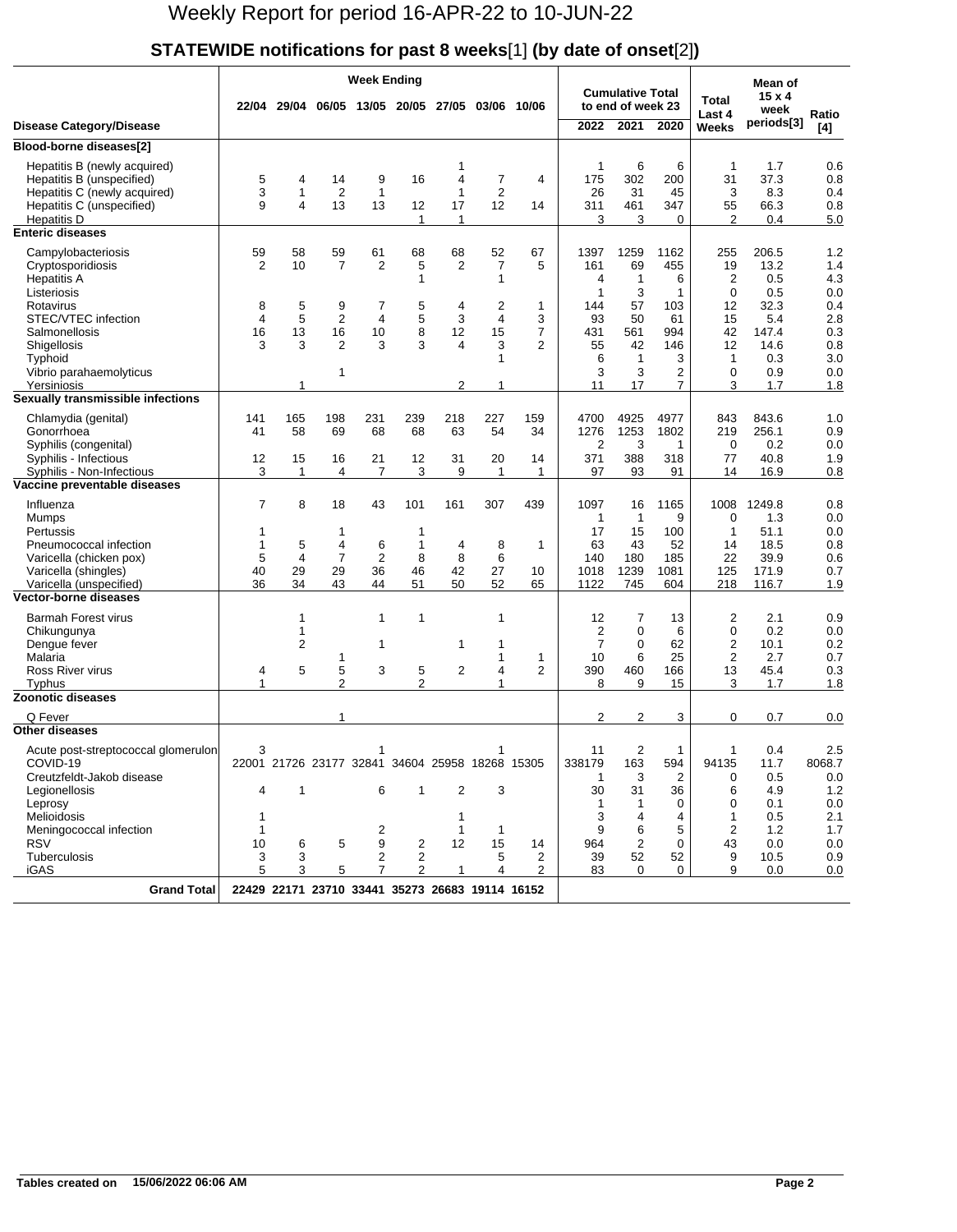#### **METROPOLITAN notifications for past 8 weeks**[1] **(by date of onset**[2]**)**

|                                                                                                                                                                  |                                    |                               |                                           | <b>Week Ending</b>                                   |                                               |                                        |                                |                          |                                                    |                                                 |                                             |                                                            | Mean of                                          |                                        |
|------------------------------------------------------------------------------------------------------------------------------------------------------------------|------------------------------------|-------------------------------|-------------------------------------------|------------------------------------------------------|-----------------------------------------------|----------------------------------------|--------------------------------|--------------------------|----------------------------------------------------|-------------------------------------------------|---------------------------------------------|------------------------------------------------------------|--------------------------------------------------|----------------------------------------|
|                                                                                                                                                                  |                                    | 22/04 29/04                   |                                           | 06/05 13/05 20/05 27/05                              |                                               |                                        | 03/06                          | 10/06                    |                                                    | <b>Cumulative Total</b><br>to end of week 23    |                                             | <b>Total</b><br>Last 4                                     | $15 \times 4$<br>week                            | Ratio                                  |
| <b>Disease Category/Disease</b>                                                                                                                                  |                                    |                               |                                           |                                                      |                                               |                                        |                                |                          | 2022                                               | 2021                                            | 2020                                        | Weeks                                                      | periods[3]                                       | [4]                                    |
| Blood-borne diseases[2]                                                                                                                                          |                                    |                               |                                           |                                                      |                                               |                                        |                                |                          |                                                    |                                                 |                                             |                                                            |                                                  |                                        |
| Hepatitis B (newly acquired)<br>Hepatitis B (unspecified)<br>Hepatitis C (newly acquired)<br>Hepatitis C (unspecified)<br>Hepatitis D<br><b>Enteric diseases</b> | 4<br>$\mathbf{1}$<br>9             | 3<br>$\mathbf{1}$<br>3        | 12<br>$\overline{2}$<br>11                | 7<br>1<br>9                                          | 14<br>8<br>1                                  | 1<br>4<br>1<br>12                      | 6<br>1<br>8                    | 3<br>11                  | $\mathbf{1}$<br>140<br>20<br>230<br>$\overline{2}$ | 5<br>219<br>27<br>329<br>3                      | 4<br>173<br>34<br>247<br>$\Omega$           | $\mathbf{1}$<br>27<br>$\overline{2}$<br>39<br>$\mathbf{1}$ | 1.1<br>30.9<br>6.6<br>47.7<br>0.4                | 0.9<br>0.9<br>0.3<br>0.8<br>2.5        |
|                                                                                                                                                                  |                                    |                               |                                           |                                                      |                                               |                                        |                                |                          |                                                    |                                                 |                                             |                                                            |                                                  |                                        |
| Campylobacteriosis<br>Cryptosporidiosis<br><b>Hepatitis A</b><br>Listeriosis<br>Rotavirus                                                                        | 49<br>2<br>6                       | 46<br>5<br>5                  | 45<br>5<br>7                              | 48<br>$\overline{2}$<br>6                            | 51<br>4<br>$\mathbf{1}$<br>5                  | 57<br>2<br>3                           | 42<br>3<br>1<br>$\overline{2}$ | 46<br>4<br>$\mathbf{1}$  | 1102<br>121<br>3<br>$\mathbf{1}$<br>122            | 980<br>25<br>$\mathbf{1}$<br>$\mathbf{1}$<br>52 | 931<br>397<br>5<br>$\mathbf 0$<br>84        | 196<br>13<br>$\overline{2}$<br>$\Omega$<br>11              | 163.8<br>7.6<br>0.3<br>0.3<br>20.5               | 1.2<br>1.7<br>6.0<br>0.0<br>0.5        |
| STEC/VTEC infection<br>Salmonellosis<br>Shigellosis<br>Typhoid<br>Vibrio parahaemolyticus<br>Yersiniosis                                                         | 4<br>8<br>$\mathbf{1}$             | 4<br>9<br>$\overline{2}$<br>1 | $\overline{2}$<br>12<br>$\mathbf{1}$<br>1 | 2<br>5<br>$\overline{2}$                             | 3<br>5                                        | 1<br>$\overline{7}$<br>1<br>2          | 1<br>10<br>3                   | $\overline{2}$<br>5<br>1 | 59<br>301<br>24<br>5<br>3<br>10                    | 37<br>392<br>9<br>$\Omega$<br>3<br>12           | 48<br>757<br>75<br>3<br>$\overline{2}$<br>6 | 7<br>27<br>5<br>0<br>0<br>3                                | 4.1<br>110.7<br>6.3<br>0.3<br>0.6<br>1.4         | 1.7<br>0.2<br>0.8<br>0.0<br>0.0<br>2.1 |
| Sexually transmissible infections                                                                                                                                |                                    |                               |                                           |                                                      |                                               |                                        |                                |                          |                                                    |                                                 |                                             |                                                            |                                                  |                                        |
| Chlamydia (genital)<br>Gonorrhoea<br>Syphilis - Infectious<br>Syphilis - Non-Infectious                                                                          | 112<br>23<br>8<br>$\overline{2}$   | 136<br>38<br>10               | 150<br>41<br>12<br>$\overline{2}$         | 187<br>50<br>14<br>5                                 | 190<br>45<br>$\overline{7}$<br>$\overline{2}$ | 180<br>37<br>23<br>3                   | 168<br>35<br>15                | 135<br>29<br>10          | 3735<br>821<br>267<br>56                           | 3891<br>755<br>212<br>66                        | 3852<br>1260<br>204<br>78                   | 673<br>146<br>55<br>5                                      | 657.9<br>173.5<br>26.2<br>12.2                   | 1.0<br>0.8<br>2.1<br>0.4               |
| Vaccine preventable diseases                                                                                                                                     |                                    |                               |                                           |                                                      |                                               |                                        |                                |                          |                                                    |                                                 |                                             |                                                            |                                                  |                                        |
| Influenza<br>Pertussis<br>Pneumococcal infection<br>Varicella (chicken pox)<br>Varicella (shingles)<br>Varicella (unspecified)                                   | 4<br>$\mathbf{1}$<br>2<br>30<br>36 | 6<br>3<br>20<br>30            | 11<br>1<br>3<br>6<br>21<br>38             | 28<br>5<br>$\mathbf{1}$<br>24<br>40                  | 70<br>$\mathbf{1}$<br>4<br>33<br>43           | 118<br>$\overline{2}$<br>5<br>24<br>47 | 197<br>5<br>5<br>16<br>51      | 285<br>1<br>4<br>57      | 728<br>14<br>32<br>98<br>693<br>1035               | $\overline{7}$<br>13<br>28<br>132<br>868<br>713 | 936<br>79<br>19<br>129<br>782<br>580        | 670<br>1<br>8<br>14<br>77<br>198                           | 1002.5<br>35.0<br>10.7<br>30.1<br>121.3<br>112.5 | 0.7<br>0.0<br>0.7<br>0.5<br>0.6<br>1.8 |
| <b>Vector-borne diseases</b>                                                                                                                                     |                                    |                               |                                           |                                                      |                                               |                                        |                                |                          |                                                    |                                                 |                                             |                                                            |                                                  |                                        |
| <b>Barmah Forest virus</b><br>Chikungunya<br>Dengue fever<br>Malaria<br>Ross River virus<br>Typhus                                                               | 2                                  | 1<br>2<br>3                   | 4<br>1                                    | 1<br>1<br>$\overline{2}$                             | 3<br>1                                        | 1<br>1                                 | 1<br>1<br>2<br>1               | 1<br>$\mathbf{1}$        | 3<br>$\overline{2}$<br>6<br>9<br>258<br>4          | 0<br>0<br>0<br>5<br>247<br>1                    | 3<br>$\overline{2}$<br>48<br>19<br>91<br>8  | 1<br>0<br>1<br>2<br>7<br>2                                 | 0.7<br>0.2<br>7.9<br>2.3<br>25.9<br>0.9          | 1.5<br>0.0<br>0.1<br>0.9<br>0.3<br>2.1 |
| <b>Zoonotic diseases</b>                                                                                                                                         |                                    |                               |                                           |                                                      |                                               |                                        |                                |                          |                                                    |                                                 |                                             |                                                            |                                                  |                                        |
| Q Fever                                                                                                                                                          |                                    |                               | 1                                         |                                                      |                                               |                                        |                                |                          | 1                                                  | 1                                               | 2                                           | 0                                                          | 0.3                                              | 0.0                                    |
| <b>Other diseases</b><br>Acute post-streptococcal glomerulon<br>COVID-19<br>Creutzfeldt-Jakob disease<br>Legionellosis<br>Leprosy                                | 1<br>4                             |                               |                                           | 19163 19061 20714 29199 30843 22904 16193 13689<br>6 |                                               | 2                                      | 3                              |                          | $\mathbf{1}$<br>298403<br>-1<br>22<br>$\mathbf{1}$ | $\mathbf 0$<br>72<br>3<br>18<br>$\mathbf{1}$    | 0<br>383<br>2<br>21<br>0                    | 0<br>83629<br>0<br>5<br>0                                  | 0.0<br>5.9<br>0.3<br>3.3<br>0.1                  | 0.0<br>14094.8<br>0.0<br>1.5<br>0.0    |
| Meningococcal infection<br><b>RSV</b><br>Tuberculosis<br><b>iGAS</b>                                                                                             | 1<br>7<br>3<br>1                   | 4<br>3<br>$\overline{2}$      | $\overline{2}$<br>3                       | 2<br>6<br>1<br>1                                     | 1<br>$\overline{2}$                           | 1<br>9                                 | 1<br>8<br>5<br>1               | 10<br>2<br>1             | 9<br>469<br>31<br>44                               | $\overline{2}$<br>0<br>49<br>$\Omega$           | 2<br>0<br>50<br>0                           | $\overline{2}$<br>27<br>8<br>4                             | 0.7<br>0.0<br>9.5<br>0.0                         | 2.7<br>0.0<br>0.8<br>0.0               |
| Grand Total                                                                                                                                                      |                                    |                               |                                           | 19484 19398 21108 29655 31337 23448 16786 14298      |                                               |                                        |                                |                          |                                                    |                                                 |                                             |                                                            |                                                  |                                        |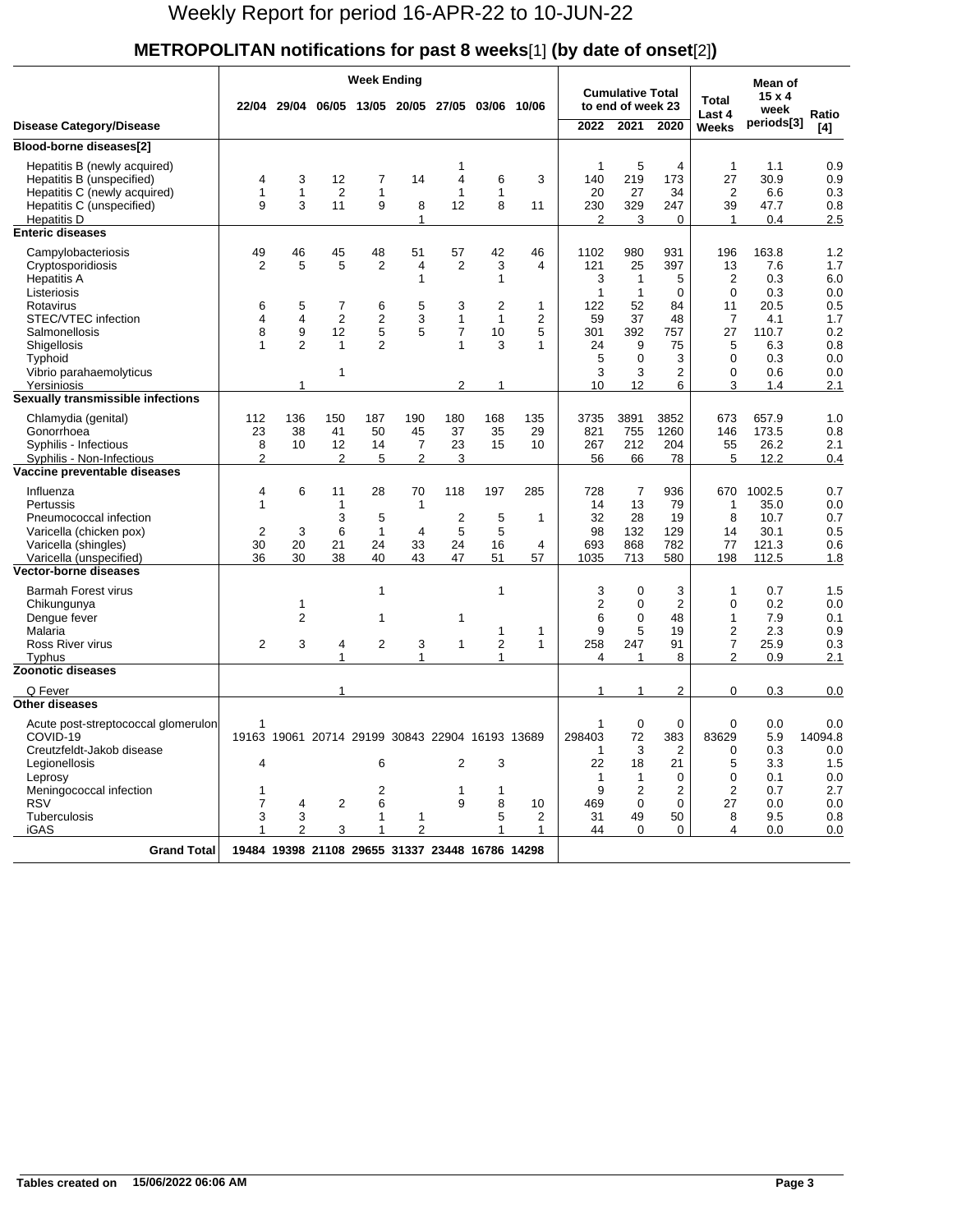|                                                                                                                                       |                                      | Metropolitan area (North)      |                           |                   | Metropolitan area (South)     |                           | <b>Metropolitan area (East)</b>     |                                   |                                   |  |
|---------------------------------------------------------------------------------------------------------------------------------------|--------------------------------------|--------------------------------|---------------------------|-------------------|-------------------------------|---------------------------|-------------------------------------|-----------------------------------|-----------------------------------|--|
| <b>Disease Category/Disease</b>                                                                                                       | Last<br>Week                         | Last 4<br>Weeks[5]             | Cum. YTD<br>Rate[6]       | Last<br>Week      | Last 4<br>Weeks[5]            | Cum. YTD<br>Rate[6]       | Last<br>Week                        | Last 4<br>Weeks[5]                | Cum. YTD<br>Rate[6]               |  |
| Blood-borne diseases[2]                                                                                                               |                                      |                                |                           |                   |                               |                           |                                     |                                   |                                   |  |
| Hepatitis B (newly acquired)<br>Hepatitis B (unspecified)<br>Hepatitis C (newly acquired)<br>Hepatitis C (unspecified)<br>Hepatitis D | $\overline{c}$<br>$\mathbf{1}$       | 7(5)<br>1(1)<br>4(9)<br>1      | 4.9<br>0.1<br>4.2<br>0.3  | 5                 | 6(5)<br>1(1)<br>15 (16)       | 5.2<br>1.0<br>13.3        | $\mathbf{1}$<br>5                   | 1(1)<br>14 (15)<br>(2)<br>20 (19) | 0.1<br>9.3<br>1.6<br>14.9         |  |
| <b>Enteric diseases</b>                                                                                                               |                                      |                                |                           |                   |                               |                           |                                     |                                   |                                   |  |
| Campylobacteriosis<br>Cryptosporidiosis<br><b>Hepatitis A</b><br>Listeriosis                                                          | 21                                   | 66 (57)<br>2(1)                | 50.8<br>4.3<br>0.1        | 8<br>3            | 64 (38)<br>5(1)               | 55.6<br>2.8<br>0.1        | 17<br>$\mathbf{1}$                  | 66 (49)<br>6(2)<br>2              | 48.0<br>9.5<br>0.3                |  |
| Rotavirus<br>STEC/VTEC infection<br>Salmonellosis<br>Shigellosis<br>Typhoid                                                           | $\overline{2}$                       | 3(1)<br>2(3)<br>8(16)<br>2(1)  | 4.5<br>1.8<br>13.5<br>0.9 | $\mathbf{1}$<br>1 | 3<br>1(3)<br>7(15)            | 5.7<br>2.5<br>12.2<br>0.9 | 2<br>$\overline{2}$<br>$\mathbf{1}$ | 5(6)<br>4<br>12(21)<br>3(1)       | 6.9<br>3.9<br>16.1<br>1.5<br>0.7  |  |
| Vibrio parahaemolyticus<br>Yersiniosis                                                                                                |                                      | 2(1)                           | 0.7                       |                   | 1                             | 0.6                       |                                     | (1)                               | 0.4<br>0.1                        |  |
| Sexually transmissible infections                                                                                                     |                                      |                                |                           |                   |                               |                           |                                     |                                   |                                   |  |
| Chlamydia (genital)<br>Gonorrhoea<br>Syphilis (congenital)                                                                            | 30<br>6                              | 214 (218)<br>39 (41)           | 154.6<br>29.4             | 41<br>2           | 188 (198)<br>33(43)           | 165.2<br>34.3             | 64<br>21                            | 271 (242)<br>74 (61)              | 201.1<br>50.7                     |  |
| Syphilis - Infectious<br>Syphilis - Non-Infectious<br>Vaccine preventable diseases                                                    | $\mathbf{1}$                         | 13(10)<br>3(5)                 | 9.6<br>2.4                | 2                 | 9(19)<br>(2)                  | 8.4<br>1.6                | 7                                   | 33(14)<br>2(6)                    | 19.0<br>3.7                       |  |
| Influenza<br>Mumps                                                                                                                    | 130                                  | 285                            | 42.1                      | 61                | 158(1)                        | 25.2                      | 94                                  | 227                               | 33.6                              |  |
| Pertussis<br>Pneumococcal infection<br>Varicella (chicken pox)<br>Varicella (shingles)                                                | $\mathbf{1}$<br>$\overline{2}$<br>21 | (3)<br>3(4)<br>3(7)<br>28 (46) | 0.7<br>1.4<br>5.0<br>33.0 |                   | 1<br>1(5)<br>4(10)<br>27 (53) | 0.7<br>1.5<br>5.1<br>37.6 | 2                                   | (1)<br>4(4)<br>7(6)<br>22 (29)    | 0.5<br>1.6<br>3.7<br>26.7<br>44.6 |  |
| Varicella (unspecified)<br><b>Vector-borne diseases</b>                                                                               |                                      | 75 (46)                        | 47.4                      | 23                | 71 (46)                       | 53.1                      | 13                                  | 52 (29)                           |                                   |  |
| <b>Barmah Forest virus</b><br>Chikungunya<br>Dengue fever                                                                             |                                      | 1                              | 0.1<br>0.4                |                   |                               | 0.1<br>0.1<br>0.4         |                                     | 1                                 | 0.3                               |  |
| Malaria<br>Ross River virus<br>Typhus                                                                                                 | $\mathbf{1}$                         | 1(8)<br>1                      | 0.5<br>6.2<br>0.1         |                   | 1<br>1(17)<br>1(1)            | 0.4<br>16.7<br>0.3        | $\mathbf{1}$                        | 1<br>5(19)                        | 0.3<br>13.5<br>0.1                |  |
| <b>Zoonotic diseases</b>                                                                                                              |                                      |                                |                           |                   |                               |                           |                                     |                                   |                                   |  |
| Q Fever<br><b>Other diseases</b>                                                                                                      |                                      |                                |                           |                   |                               |                           |                                     |                                   | 0.1                               |  |
| Acute post-streptococcal glomerulonephritis (APS<br>COVID-19<br>Creutzfeldt-Jakob disease                                             |                                      | 4866 28916 (1)                 | 14401.1                   |                   | 4209 26087 (1)                | 0.1<br>13066.0<br>0.1     |                                     | 4614 28626 (1)                    | 14147.0                           |  |
| Legionellosis<br>Leprosy<br>Melioidosis                                                                                               |                                      | 2(4)                           | 1.8                       |                   | 1                             | 0.4                       |                                     | 2(1)<br>(1)                       | 0.8<br>0.1                        |  |
| Meningococcal infection<br><b>RSV</b><br>Tuberculosis<br><b>iGAS</b>                                                                  | 6                                    | 1<br>13<br>(5)                 | 0.4<br>19.1<br>1.1<br>1.4 | 2<br>$\mathbf{1}$ | 1<br>6<br>1(1)<br>1           | 0.6<br>23.7<br>0.6<br>2.4 | 2<br>1                              | 8<br>7(3)<br>3                    | 0.3<br>22.9<br>2.6<br>2.4         |  |
| <b>Grand Total</b>                                                                                                                    |                                      | 5090 29696 (493)               |                           |                   | 4359 26695 (476)              |                           |                                     | 4849 29478 (534)                  |                                   |  |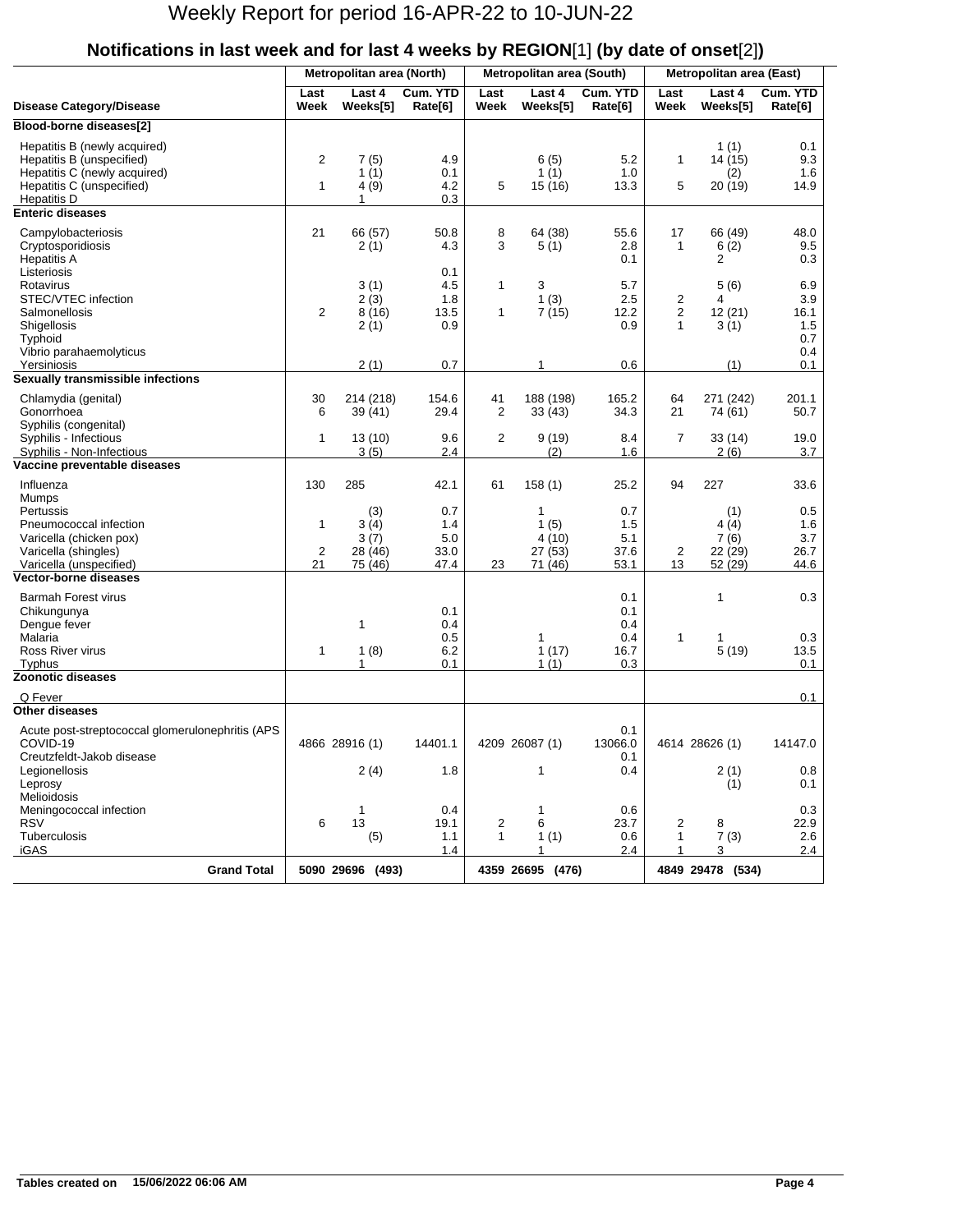|                                                                                                                                              |                              | <b>Southwest</b>                      |                           |              | <b>Great Southern</b> |                            | <b>Coastal and Wheatbelt</b>   |                    |                            |  |
|----------------------------------------------------------------------------------------------------------------------------------------------|------------------------------|---------------------------------------|---------------------------|--------------|-----------------------|----------------------------|--------------------------------|--------------------|----------------------------|--|
| <b>Disease Category/Disease</b>                                                                                                              | Last<br>Week                 | Last 4<br>Weeks[5]                    | Cum. YTD<br>Rate[6]       | Last<br>Week | Last 4<br>Weeks[5]    | Cum. YTD<br>Rate[6]        | Last<br>Week                   | Last 4<br>Weeks[5] | Cum. YTD<br>Rate[6]        |  |
| Blood-borne diseases[2]                                                                                                                      |                              |                                       |                           |              |                       |                            |                                |                    |                            |  |
| Hepatitis B (newly acquired)<br>Hepatitis B (unspecified)<br>Hepatitis C (newly acquired)<br>Hepatitis C (unspecified)<br><b>Hepatitis D</b> | $\overline{c}$               | (2)<br>5(6)                           | 4.3<br>1.6<br>10.9        | 1            | 1(1)<br>1<br>1(1)     | 3.3<br>4.9<br>21.1         |                                | 2(2)               | 4.0<br>14.8                |  |
| <b>Enteric diseases</b>                                                                                                                      |                              |                                       |                           |              |                       |                            |                                |                    |                            |  |
| Campylobacteriosis<br>Cryptosporidiosis<br><b>Hepatitis A</b><br>Listeriosis                                                                 | 8                            | 20 (14)<br>4(4)                       | 62.0<br>4.9<br>0.5        | 3            | 10(3)<br>1(1)         | 87.9<br>8.1                | 3                              | 8(3)               | 41.7<br>1.3                |  |
| Rotavirus<br>STEC/VTEC infection<br><b>Salmonellosis</b><br>Shigellosis<br>Typhoid<br>Vibrio parahaemolyticus                                | $\mathbf{1}$<br>$\mathbf{1}$ | 5<br>1(5)<br>1(1)                     | 2.2<br>6.0<br>20.7<br>0.5 |              | 2<br>2(3)             | 3.3<br>8.1<br>13.0         |                                | (4)                | 5.4<br>6.7<br>13.5         |  |
| Yersiniosis                                                                                                                                  |                              |                                       |                           |              |                       |                            |                                |                    | 1.3                        |  |
| Sexually transmissible infections                                                                                                            |                              |                                       |                           |              |                       |                            |                                |                    |                            |  |
| Chlamydia (genital)<br>Gonorrhoea<br>Syphilis (congenital)                                                                                   | 3                            | 31(41)<br>(7)                         | 99.5<br>12.5              | 3            | 11(14)                | 84.6<br>9.8                | 2                              | 9(8)<br>1(2)       | 86.2<br>17.5               |  |
| Syphilis - Infectious<br>Syphilis - Non-Infectious                                                                                           |                              | (2)                                   | 1.1<br>2.2                |              |                       | 3.3<br>1.6                 | $\overline{2}$                 | 3(1)<br>(1)        | 6.7<br>2.7                 |  |
| Vaccine preventable diseases<br>Influenza<br>Mumps                                                                                           | 17                           | 38(2)                                 | 24.5                      | 4            | 9                     | 16.3                       | 7                              | 11                 | 14.8                       |  |
| Pertussis<br>Pneumococcal infection<br>Varicella (chicken pox)<br>Varicella (shingles)<br>Varicella (unspecified)                            | 4                            | $\overline{2}$<br>1(1)<br>27(17)<br>4 | 1.6<br>8.2<br>85.4<br>2.2 | 1<br>1       | 2<br>4(14)<br>4       | 3.3<br>8.1<br>61.8<br>32.5 | $\mathbf{1}$<br>$\overline{2}$ | 2<br>5(10)<br>3    | 1.3<br>5.4<br>48.5<br>31.0 |  |
| <b>Vector-borne diseases</b>                                                                                                                 |                              |                                       |                           |              |                       |                            |                                |                    |                            |  |
| <b>Barmah Forest virus</b><br>Chikungunya<br>Dengue fever<br>Malaria                                                                         |                              | 1                                     | 1.1                       |              |                       |                            |                                |                    |                            |  |
| Ross River virus<br>Typhus                                                                                                                   | $\mathbf{1}$                 | 3(10)                                 | 27.7<br>1.1               |              | (2)<br>1              | 37.4<br>3.3                |                                | 2(12)              | 17.5                       |  |
| <b>Zoonotic diseases</b>                                                                                                                     |                              |                                       |                           |              |                       |                            |                                |                    |                            |  |
| Q Fever                                                                                                                                      |                              |                                       |                           |              |                       |                            |                                |                    |                            |  |
| <b>Other diseases</b>                                                                                                                        |                              |                                       |                           |              |                       |                            |                                |                    |                            |  |
| Acute post-streptococcal glomerulonephritis (APS<br>COVID-19<br>Creutzfeldt-Jakob disease                                                    | 698                          | 5169(1)                               | 8616.4                    | 166          | 1054(1)               | 4931.2                     | 123                            | 923                | 4208.9                     |  |
| Legionellosis<br>Leprosy<br>Melioidosis                                                                                                      |                              | (3)                                   | 1.6                       |              |                       | 1.6                        |                                |                    |                            |  |
| Meningococcal infection<br><b>RSV</b><br>Tuberculosis                                                                                        | $\mathbf{1}$                 | 6                                     | 43.5<br>1.1               | 1            | 1<br>$\mathbf{1}$     | 45.6<br>1.6                |                                |                    | 20.2                       |  |
| iGAS                                                                                                                                         |                              |                                       | 2.7                       |              |                       | 3.3                        |                                |                    | 1.3                        |  |
| <b>Grand Total</b>                                                                                                                           |                              | 736 5318 (116)                        |                           |              | 180 1105 (40)         |                            | 140                            | 969 (43)           |                            |  |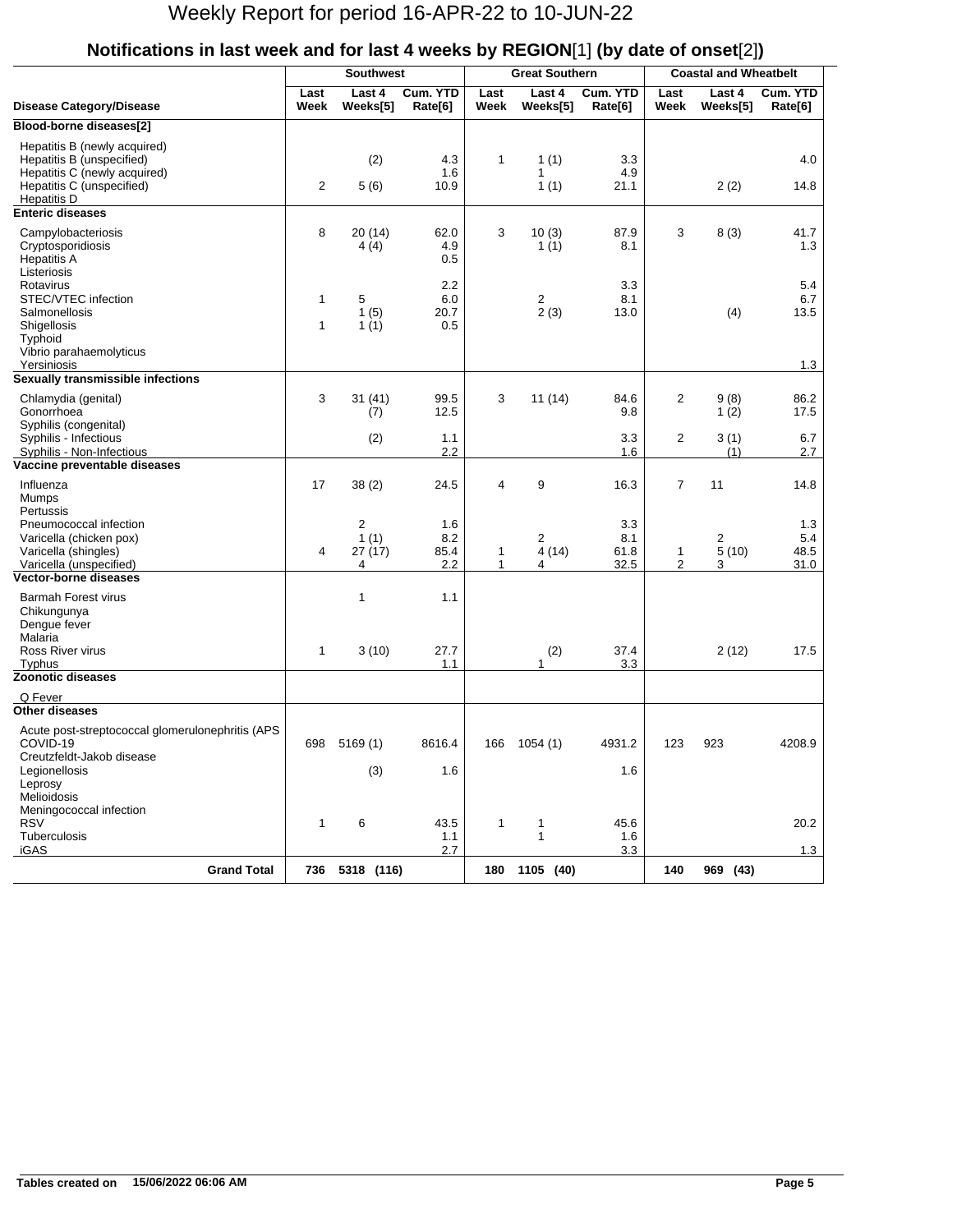|                                                                                           |              | <b>Midwest</b>     |                           |                              | <b>Goldfields</b>  |                       | Pilbara             |                        |                            |  |
|-------------------------------------------------------------------------------------------|--------------|--------------------|---------------------------|------------------------------|--------------------|-----------------------|---------------------|------------------------|----------------------------|--|
| <b>Disease Category/Disease</b>                                                           | Last<br>Week | Last 4<br>Weeks[5] | Cum. YTD<br>Rate[6]       | Last<br>Week                 | Last 4<br>Weeks[5] | Cum. YTD<br>Rate[6]   | Last<br>Week        | Last 4<br>Weeks[5]     | Cum. YTD<br>Rate[6]        |  |
| Blood-borne diseases[2]                                                                   |              |                    |                           |                              |                    |                       |                     |                        |                            |  |
| Hepatitis B (newly acquired)<br>Hepatitis B (unspecified)<br>Hepatitis C (newly acquired) |              | (2)                | 6.7                       |                              |                    | 5.9                   |                     | 1(2)                   | 11.8                       |  |
| Hepatitis C (unspecified)<br><b>Hepatitis D</b>                                           |              | 6(3)<br>1          | 20.2<br>1.7               | 1                            | 1                  | 13.8                  |                     | 1(1)                   | 16.9                       |  |
| <b>Enteric diseases</b>                                                                   |              |                    |                           |                              |                    |                       |                     |                        |                            |  |
| Campylobacteriosis<br>Cryptosporidiosis<br><b>Hepatitis A</b><br>Listeriosis              | 3            | 9(7)               | 48.8<br>1.7               |                              | 2(4)               | 35.6<br>4.0           | 1                   | 4(8)                   | 50.8<br>15.2               |  |
| Rotavirus<br>STEC/VTEC infection<br><b>Salmonellosis</b><br>Shigellosis<br>Typhoid        |              | 1<br>1(3)<br>(1)   | 3.4<br>8.4<br>26.9<br>6.7 |                              | (2)                | 4.0<br>5.9<br>11.9    | 1                   | 5(5)<br>$\overline{2}$ | 6.8<br>5.1<br>42.3<br>10.2 |  |
| Vibrio parahaemolyticus<br>Yersiniosis                                                    |              |                    |                           |                              |                    |                       |                     |                        |                            |  |
| Sexually transmissible infections                                                         |              |                    |                           |                              |                    |                       |                     |                        |                            |  |
| Chlamydia (genital)<br>Gonorrhoea<br>Syphilis (congenital)                                | 4            | 15 (29)<br>2(6)    | 198.7<br>37.0             | $\mathbf{1}$<br>$\mathbf{1}$ | 16(25)<br>16 (20)  | 257.2<br>146.4<br>2.0 | 2<br>$\overline{2}$ | 37 (35)<br>19 (19)     | 272.4<br>208.1<br>1.7      |  |
| Syphilis - Infectious<br>Syphilis - Non-Infectious                                        | 1            | 4<br>(2)           | 18.5<br>11.8              | 1                            | 3(3)<br>3(5)       | 23.7<br>15.8          | 1                   | 5(13)<br>2(2)          | 60.9<br>15.2               |  |
| Vaccine preventable diseases                                                              |              |                    |                           |                              |                    |                       |                     |                        |                            |  |
| Influenza<br>Mumps<br>Pertussis                                                           | 29           | 80                 | 143.1<br>3.4              | 20                           | 36                 | 75.2<br>2.0<br>2.0    | 10                  | 33(1)                  | 59.2                       |  |
| Pneumococcal infection<br>Varicella (chicken pox)<br>Varicella (shingles)                 |              | 1<br>3(5)          | 3.4<br>10.1<br>32.0       |                              | 3<br>(1)<br>1(5)   | 21.8<br>7.9<br>53.4   |                     | 2(2)<br>3(4)           | 8.5<br>11.8<br>27.1        |  |
| Varicella (unspecified)<br><b>Vector-borne diseases</b>                                   | 1            | 5(3)               | 47.2                      | 1                            | $\mathbf{1}$       | 4.0                   |                     |                        |                            |  |
| <b>Barmah Forest virus</b><br>Chikungunya<br>Dengue fever                                 |              |                    |                           |                              |                    | 2.0                   |                     |                        | 1.7                        |  |
| Malaria<br>Ross River virus<br>Typhus                                                     |              | (7)                | 10.1                      |                              |                    | 4.0                   |                     | (4)                    | 15.2                       |  |
| <b>Zoonotic diseases</b>                                                                  |              |                    |                           |                              |                    |                       |                     |                        |                            |  |
| Q Fever                                                                                   |              |                    | 1.7                       |                              |                    |                       |                     |                        |                            |  |
| <b>Other diseases</b>                                                                     |              |                    |                           |                              |                    |                       |                     |                        |                            |  |
| Acute post-streptococcal glomerulonephritis (APS<br>COVID-19<br>Creutzfeldt-Jakob disease | 249          | 1104               | 5499.8                    | 60                           | 1<br>470           | 2.0<br>4348.8         | 122                 | 756                    | 6986.6                     |  |
| Legionellosis<br>Leprosy<br>Melioidosis                                                   |              | (1)                | 1.7                       |                              |                    | 2.0                   |                     |                        |                            |  |
| Meningococcal infection<br><b>RSV</b><br><b>Tuberculosis</b>                              |              | 2                  | 136.4<br>1.7              | 1                            | 1                  | 13.8<br>2.0           |                     |                        | 164.1                      |  |
| iGAS                                                                                      |              | $\mathbf{1}$       | 8.4                       |                              |                    | 5.9                   |                     | 2                      | 16.9                       |  |
| <b>Grand Total</b>                                                                        |              | 287 1235 (69)      |                           | 86                           | 554 (65)           |                       | 139                 | 872 (96)               |                            |  |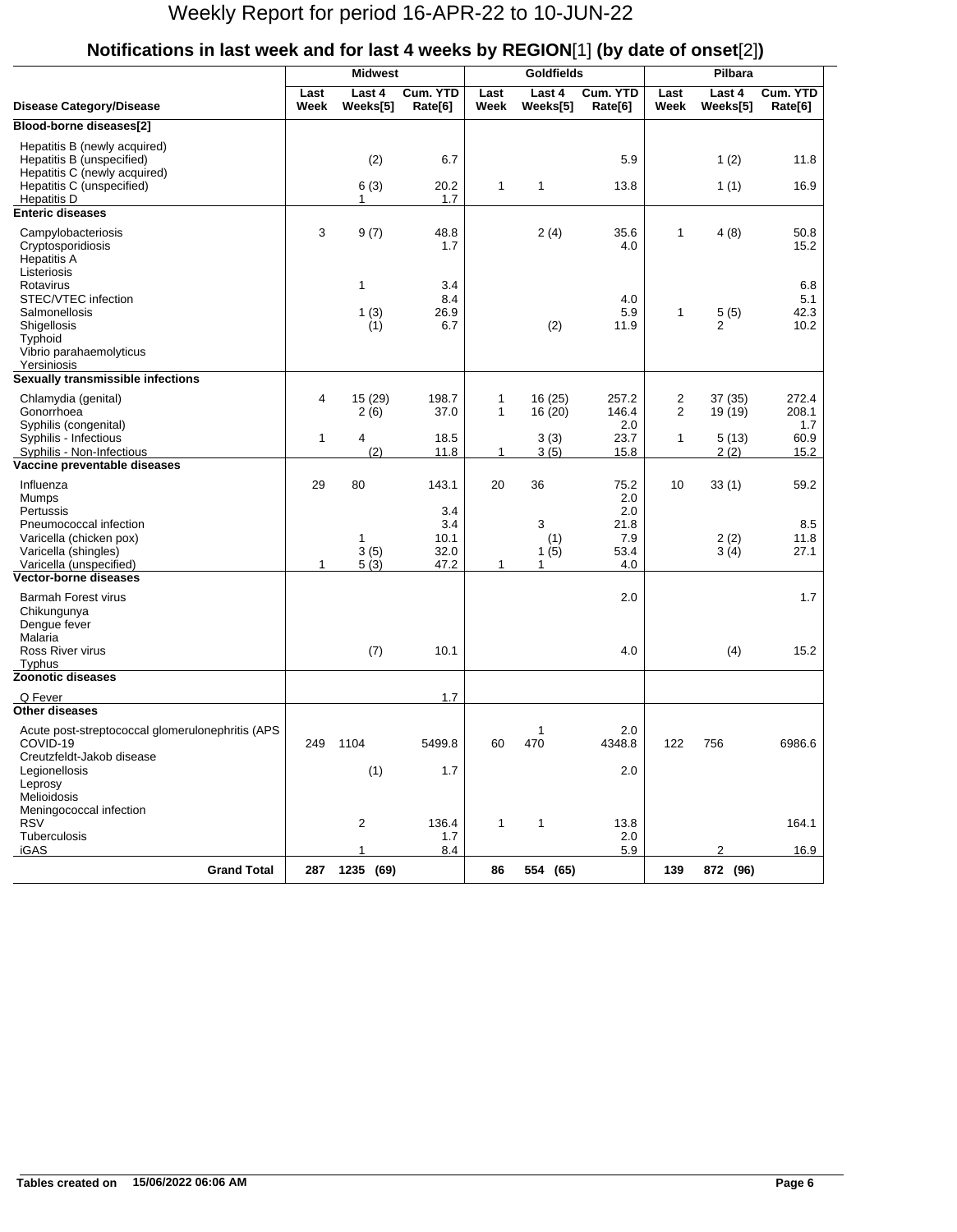|                                                                                                                                       |              | Kimberley                 |                             | <b>STATE TOTAL</b>          |                                                        |                                         |
|---------------------------------------------------------------------------------------------------------------------------------------|--------------|---------------------------|-----------------------------|-----------------------------|--------------------------------------------------------|-----------------------------------------|
| Disease Category/Disease                                                                                                              | Last<br>Week | Last 4<br>Weeks[5]        | Cum. YTD<br>Rate[6]         | Last<br>Week                | Last 4<br>Weeks[5]                                     | Cum. YTD<br>Rate[6]                     |
| Blood-borne diseases[2]                                                                                                               |              |                           |                             |                             |                                                        |                                         |
| Hepatitis B (newly acquired)<br>Hepatitis B (unspecified)<br>Hepatitis C (newly acquired)<br>Hepatitis C (unspecified)<br>Hepatitis D |              | (5)                       | 11.6<br>17.4                | 0<br>4<br>0<br>14<br>0      | 1 $(2)$<br>31 (32)<br>3(4)<br>55 (62)<br>2(0)          | 0.0<br>6.7<br>1.0<br>11.6<br>0.1        |
| <b>Enteric diseases</b>                                                                                                               |              |                           |                             |                             |                                                        |                                         |
| Campylobacteriosis<br>Cryptosporidiosis<br><b>Hepatitis A</b><br>Listeriosis<br>Rotavirus<br>STEC/VTEC infection                      | 1<br>1       | 3(2)<br>1(3)              | 29.1<br>32.0<br>17.4<br>5.8 | 67<br>5<br>0<br>0<br>1<br>3 | 255 (187)<br>19 (13)<br>2(0)<br>0(1)<br>12(7)<br>15(6) | 52.3<br>6.0<br>0.1<br>0.0<br>5.4<br>3.5 |
| Salmonellosis<br>Shigellosis<br>Typhoid<br>Vibrio parahaemolyticus<br>Yersiniosis                                                     |              | 4<br>3(3)                 | 66.8<br>34.9                | 7<br>2<br>0<br>0<br>0       | 42 (74)<br>12 (12)<br>1(0)<br>0(0)<br>3(2)             | 16.1<br>2.1<br>0.2<br>0.1<br>0.4        |
| Sexually transmissible infections                                                                                                     |              |                           |                             |                             |                                                        |                                         |
| Chlamydia (genital)<br>Gonorrhoea<br>Syphilis (congenital)<br>Syphilis - Infectious                                                   | 7<br>1       | 38 (34)<br>31(27)<br>5(9) | 610.1<br>537.5<br>95.9      | 159<br>34<br>0<br>14        | 843 (851)<br>219 (226)<br>0(0)<br>77 (71)              | 176.0<br>47.8<br>0.1<br>13.9            |
| Syphilis - Non-Infectious                                                                                                             |              | 3(1)                      | 23.2                        | 1                           | 14 (24)                                                | 3.6                                     |
| Vaccine preventable diseases                                                                                                          |              |                           |                             |                             |                                                        |                                         |
| Influenza<br>Mumps<br>Pertussis<br>Pneumococcal infection                                                                             | 61           | 110<br>(2)                | 319.6<br>14.5               | 439<br>0<br>0<br>1          | 1008(4)<br>0(0)<br>1 $(4)$<br>14 (15)                  | 41.1<br>0.0<br>0.6<br>2.4               |
| Varicella (chicken pox)<br>Varicella (shingles)<br>Varicella (unspecified)                                                            | 1            | 3(6)<br>1(1)              | 66.8<br>11.6                | 0<br>10<br>65               | 22 (29)<br>125 (192)<br>218 (127)                      | $5.2\,$<br>38.1<br>42.0                 |
| <b>Vector-borne diseases</b>                                                                                                          |              |                           |                             |                             |                                                        |                                         |
| <b>Barmah Forest virus</b><br>Chikungunya<br>Dengue fever<br>Malaria                                                                  |              |                           | 11.6                        | 0<br>0<br>0<br>1            | 2(1)<br>0(0)<br>2(0)<br>2(0)                           | 0.4<br>0.1<br>0.3<br>0.4                |
| Ross River virus                                                                                                                      |              | (3)                       | 72.6                        | $\overline{2}$              | 13 (83)                                                | 14.6                                    |
| Typhus<br><b>Zoonotic diseases</b>                                                                                                    |              |                           |                             | 0                           | 3(3)                                                   | 0.3                                     |
|                                                                                                                                       |              |                           |                             |                             |                                                        |                                         |
| Q Fever<br><b>Other diseases</b>                                                                                                      |              |                           |                             | 0                           | 0(1)                                                   | 0.1                                     |
| Acute post-streptococcal glomerulonephritis (APS<br>COVID-19<br>Creutzfeldt-Jakob disease                                             | 75           | 467                       | 26.1<br>11754.5             | $\pmb{0}$<br>15305<br>0     | 1(0)<br>94135 (7)<br>0(0)                              | 0.4<br>12664.4<br>0.0                   |
| Legionellosis<br>Leprosy                                                                                                              |              |                           | 2.9                         | 0<br>0                      | 6(10)<br>0(1)                                          | 1.1<br>0.0                              |
| Melioidosis                                                                                                                           |              | 1(1)                      | 8.7                         | 0                           | 1(1)                                                   | 0.1                                     |
| Meningococcal infection<br><b>RSV</b>                                                                                                 |              | 4                         | 508.4                       | 0<br>14                     | 2(0)<br>43 (0)                                         | 0.3<br>36.1                             |
| Tuberculosis<br><b>iGAS</b>                                                                                                           | 1            | 2                         | 34.9                        | 2<br>2                      | 9(9)<br>9(0)                                           | 1.0<br>3.1                              |
| <b>Grand Total</b>                                                                                                                    | 148          | 676 (97)                  |                             | 16152                       | 97222 (2062)                                           |                                         |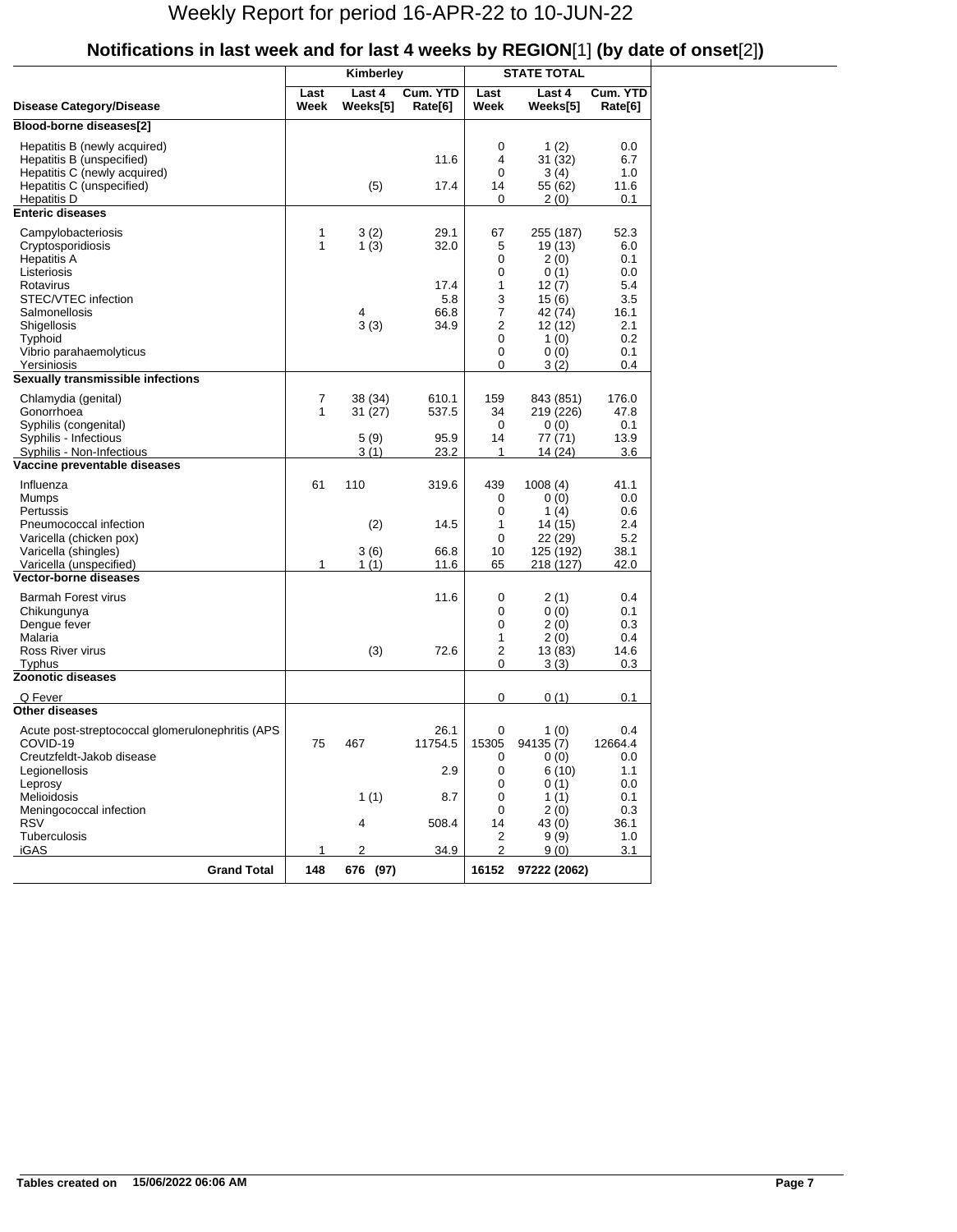|                                            | 22/04 | 29/04        | 06/05        | <b>Week Ending</b><br>13/05 | 20/05        | 27/05 | 03/06           | 10/06 | <b>Cumulative Total</b><br>to end of Week 23 |        |
|--------------------------------------------|-------|--------------|--------------|-----------------------------|--------------|-------|-----------------|-------|----------------------------------------------|--------|
|                                            |       |              |              |                             |              |       |                 |       | 2022                                         | 2021   |
| Salmonella Total                           | 16    | 13           | 16           | 10                          | 8            | 12    | $\overline{15}$ |       | 431                                          | 525    |
| Serotype/Phage                             |       |              |              |                             |              |       |                 |       |                                              |        |
| Salmonella Agona                           |       |              |              |                             |              |       |                 |       | 6                                            | 3      |
| Salmonella Amsterdam                       |       |              |              |                             |              |       |                 |       | 1                                            | 0      |
| Salmonella Anatum                          |       |              | 1            |                             | 1            | 1     | 1               |       | 8                                            | 7      |
| Salmonella Anatum var 15+                  | 1     |              |              |                             |              |       |                 |       | 1                                            | 0      |
| Salmonella Bareilly                        |       |              |              |                             |              |       |                 |       | 0                                            | 3      |
| Salmonella Bleadon subsp II                |       |              |              |                             |              |       |                 |       | 1                                            | 0      |
| Salmonella Blukwa                          |       |              |              |                             | 1            |       |                 |       |                                              | 0      |
| Salmonella Bovismorbificans                |       |              |              | 1                           |              |       |                 |       | 6                                            | 5      |
| Salmonella Braenderup                      |       |              |              |                             |              |       |                 |       | 1                                            | 0      |
| Salmonella Cerro                           |       |              |              |                             |              |       |                 |       | 1                                            | 2      |
| Salmonella Chester                         | 1     | 1            | 1            |                             |              |       |                 | 1     | 8                                            | 8      |
| Salmonella Choleraesuis by Australia       | 1     |              |              |                             |              | 1     |                 |       | 6                                            | 4      |
| Salmonella Choleraesuis by Decatur         |       |              |              |                             |              |       |                 |       | 6                                            | 7      |
| Salmonella Corvallis                       |       |              |              |                             |              | 1     |                 |       | 2                                            | 2      |
| Salmonella Eastbourne                      |       |              | 1            |                             |              |       |                 |       | 3                                            | 2      |
| Salmonella Enteritidis                     |       |              | 1            |                             |              |       | 1               |       | 4                                            | 7      |
| Salmonella Essen                           |       |              |              |                             |              |       |                 |       | 0                                            | 0      |
| Salmonella Fremantle subsp II              |       |              |              |                             |              |       |                 |       |                                              | 3      |
| Salmonella Give                            |       |              |              |                             |              | 1     |                 |       | 4                                            | 4      |
| Salmonella Give var 15+                    |       |              |              |                             |              |       |                 |       | 0                                            | 0      |
| Salmonella Havana                          |       |              | 1            |                             |              |       |                 |       | 3                                            | 1      |
| Salmonella Houten subsp IV                 |       |              |              |                             |              |       |                 |       | 1                                            | 2      |
| Salmonella Hvittingfoss                    |       |              |              |                             |              |       |                 |       | 1                                            | 2      |
| Salmonella Infantis                        |       | 1            |              |                             | 1            |       | 1               |       | 8                                            | 23     |
| Salmonella Irumu                           |       |              |              |                             |              |       |                 |       | 1                                            | 1      |
| Salmonella Johannesburg                    |       |              |              |                             |              |       |                 |       | 2                                            | 2      |
| Salmonella Kentucky                        |       |              |              | $\overline{2}$              |              | 1     |                 |       | 3                                            | 1      |
| Salmonella Kiambu                          |       | 1            | 1            |                             |              |       |                 |       | 8                                            | 2      |
| Salmonella Litchfield                      |       |              |              |                             |              |       |                 |       | 3                                            | 3      |
| Salmonella Mgulani                         |       |              |              |                             |              |       |                 |       | 2                                            | 0      |
| Salmonella Muenchen                        | 1     | $\mathbf{1}$ |              |                             |              |       |                 |       | 10                                           | 10     |
| Salmonella Newport                         |       |              |              |                             | $\mathbf{1}$ |       |                 |       | 3                                            | 8      |
| Salmonella Ohlstedt                        |       |              |              |                             |              |       |                 |       | 2                                            | 0      |
| Salmonella Oranienburg                     |       |              |              |                             |              | 1     |                 |       | 14                                           | 5      |
| Salmonella Orientalis                      |       |              | 1            |                             |              |       |                 |       | 1                                            | 0      |
| Salmonella Orion                           |       | $\mathbf{1}$ |              | 1                           |              |       | 1               |       | 7                                            | 6      |
| Salmonella Orion var 15+                   |       |              |              |                             |              |       |                 |       | 1                                            | 0      |
| Salmonella Paratyphi B bv Java             |       | 1            | $\mathbf{1}$ | 1                           |              |       | 1               |       | 6                                            | 2      |
| Salmonella Poona                           |       |              |              |                             |              |       | 2               |       | 2                                            | 4      |
| Salmonella Potsdam                         |       |              |              |                             |              |       |                 |       | 4                                            | 7      |
| Salmonella Reading                         |       |              |              |                             |              |       |                 |       | 6                                            | 6      |
| Salmonella Rissen                          |       |              |              |                             |              |       |                 |       | 1                                            | 2      |
| Salmonella Rubislaw                        |       |              |              |                             |              |       |                 |       | 3                                            | 1      |
| Salmonella Ruiru                           |       |              |              |                             |              |       |                 |       |                                              | 0      |
| Salmonella Saintpaul                       | 2     | 1            | 1            |                             | 1            | 2     | 2               |       | 1<br>21                                      | 17     |
|                                            |       | 1            |              |                             |              |       |                 |       | 1                                            |        |
| Salmonella Schwarzengrund                  |       |              |              |                             |              |       |                 |       | 2                                            | 0<br>2 |
| Salmonella Senftenberg                     | 1     |              |              |                             |              |       |                 |       |                                              | 4      |
| Salmonella Stanley<br>Salmonella Tennessee |       |              | 1            | 1                           |              |       | 1               |       | 13                                           |        |
|                                            |       |              |              |                             |              |       |                 |       | 3                                            | 3      |